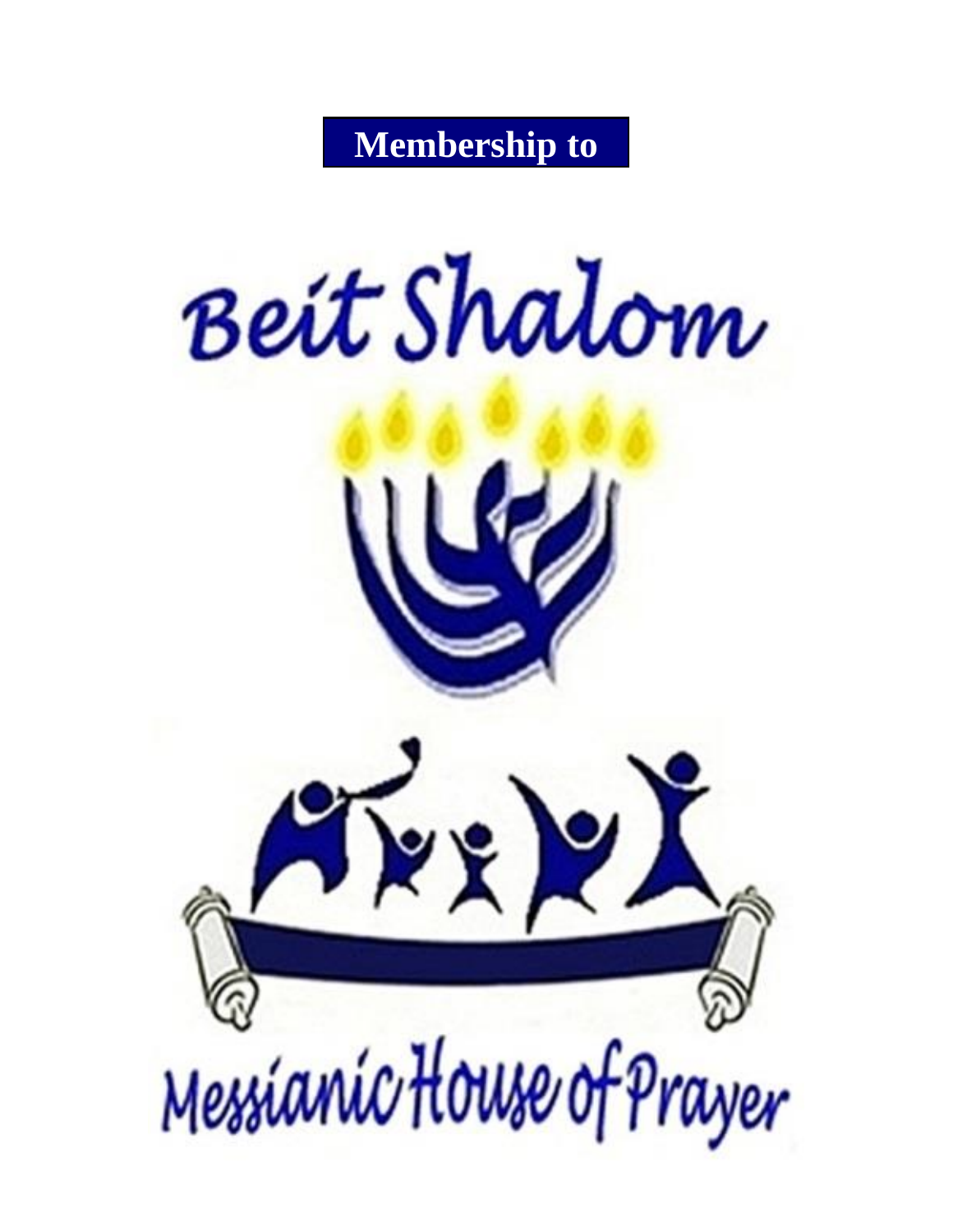# **MEMBERSHIP CLASS OUTLINE**

I. Our Salvation: Being Sure.

Our Statements

- a) Our Premise Statement: Who We Are
- b) Our Purpose Statement: Why We Exist
- c) Our Vision Statement: What We Do to Fulfill Our Purpose
- d) Our Faith Statement: What We Believe
- e) Our Method Statement: What We Practice . Our Story
- a) Brief History
- b) Our Life Development Process to Facilitate Growth

IV. Our Structure

- a. Our Governing Philosophy
- b. Our Affiliation
- c. Our Personal Commitment
- d. What is My Next Step After Membership?

1. Our Salvation: Being Sure

Salvation, to be "saved," is Jewish. The issue of receiving Hashem's salvation is deeply ingrained in the Torah, and is expressed frequently in traditional synagogue liturgy. For example, the recitation chanted during the waving of the vegetation at Sukkot, called the HaShannah, is, "Save us, now, we pray." Hashem delivered His people at the Red Sea, and many other times in our history. Receiving eternal salvation is consistent with this thinking.

It is particularly important for Messianic Jews and Gentiles to receive this concept and reality aright. That is, Messianic Jews may have to go through two crises, to start their journey. First, there needs to be an intellectual completion to the realization of the truth of the Messiahship of Yeshua. We become completed as Jews. Conceptually distinct from this, but possibly simultaneous to this in time, is that the individual repents of his or her sins. Jews don't convert from Judaism, but it's a Torah concept to have a radical *t'shuvah* conversion from sin and unholiness of life.

Messianic Gentiles can go through a corollary intellectual awakening to the beauty and richness of Torah, but miss the step of receiving the spiritual new birth into the realm of forgiveness and power to live holy.

The Tanakh and Messianic Writings communicate a spiritual, eternal plan of salvation that can be summarized as follows.

1. G-d Himself is the source of a satisfying, worthwhile life. Tehillim (Psalm) 16:11 "You make me know the path of life; in your presence is unbounded joy, in your right hand eternal delight."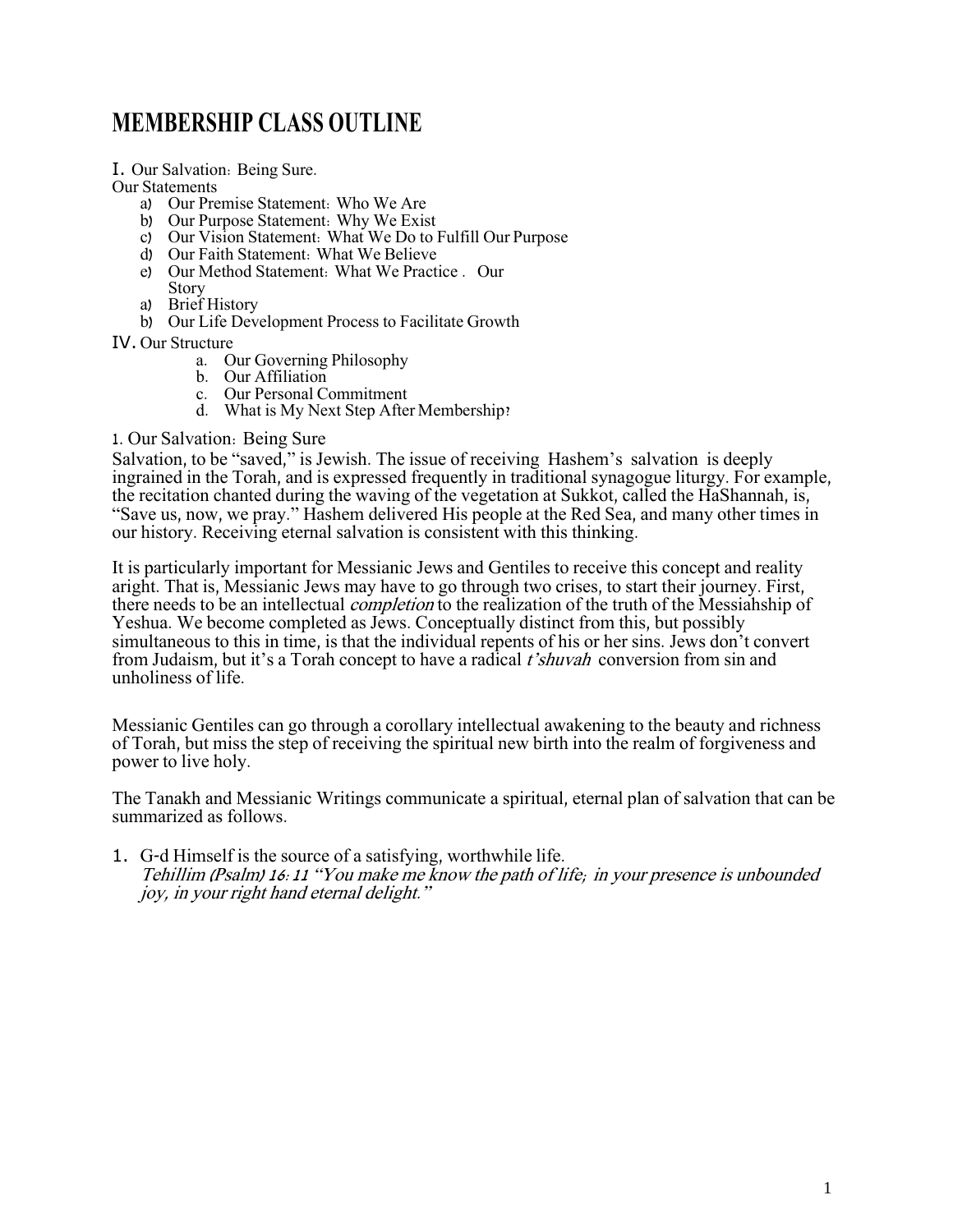- 2. Jewish scriptures teach that all of us have sinned. Man has separated himself from Hashem. Vayikra (Leviticus) 19:2 ""Speak to the entire community of Isra'el; tell them, 'You people are to be holy because I, Adonai your G-d, am holy." Yeshayahu (Isaiah) 59:2 "Rather, it is your own crimes that separate you from your G-d; your sins have hidden his face from you, so that he doesn't hear."
- 3. Man cannot remove the sin barrier by his own effort. Yeshayahu (Isaiah) 64:6 "(64:5) All of us are like someone unclean, all our righteous deeds like menstrual rags; we wither, all of us, like leaves; and our misdeeds blow us away like the wind."
- 4. Jewish scriptures teach atonement only through sacrifice. The sin barrier can be removed by believing Hashem's word (faith), and by having the blood of the atonement. B'resheet (Genesis) 15.6 "He [Avraham] believed in Adonai, and he credited it to him as righteousness." Vayikra (Leviticus) 17:11 "For the life of a creature is in the blood, and I have given it to you on the altar to make atonement for yourselves; for it is the blood that makes atonement because of the life.'
- 5. Jewish scriptures teach that the Messiah is our sacrifice. Hashem has provided the blood of atonement for us today. Yeshayahu (Isaiah) 53: 5-6 "5 But he [the Messiah] was wounded because of our crimes,

crushed because of our sins; the disciplining that makes us whole fell on him, and by his bruises we are healed. 6 We all, like sheep, went astray; we turned, each one, to his own way; yet Adonai laid on him the guilt of all of us."

- 6. Hashem made sure we could recognize the Messiah by specific identifyingmarks.
	- He was from the family of David. Yirmeyahu (Jeremiah) 23:5-6
	- His city of birth was Bethlehem. Micah 5:1
	- He had a supernatural nature. Yirmeyahu (Jeremiah) 23:5-6, Yeshayahu (Isaiah) 9:5-6
	- The manner of his execution was crucifixion. Tehillim (Psalm) 22: 14-17
	- He rose from the dead. Tehillim (Psalm) 16:10

 The time of His coming was before the destruction of Herod's Temple. Daniel 9:26 Yeshua of Nazareth fulfilled these and many other prophecies, which makes a statistical improbability of one out of 10!!

- 7. Jewish scriptures teach that we must accept Messiah. We must by faith receive Messiah Yeshua into our lives in order to receive Hashem's salvation, have a personal relationship with Him, and a satisfying life. You can do that right now through prayer.
	- Yeshayahu (Isaiah) 55:1 All you who are thirsty, come to the water! You without money, come, buy, and eat! Yes, come! Buy wine and milk without money—it's free!
	- Yeshayahu (Isaiah) 1:16-19 ""Wash yourselves clean! Get your evil deeds out of my sight! Stop doing evil, learn to do good! Seek justice, relieve the oppressed, defend orphans, plead for the widow. "Come now, "says Adonai, "let's talk this over together. Even if your sins are like scarlet, they will be white as snow; even if they are red as crimson, they will be like wool. If you are willing and obedient, you will eat the good of the land;"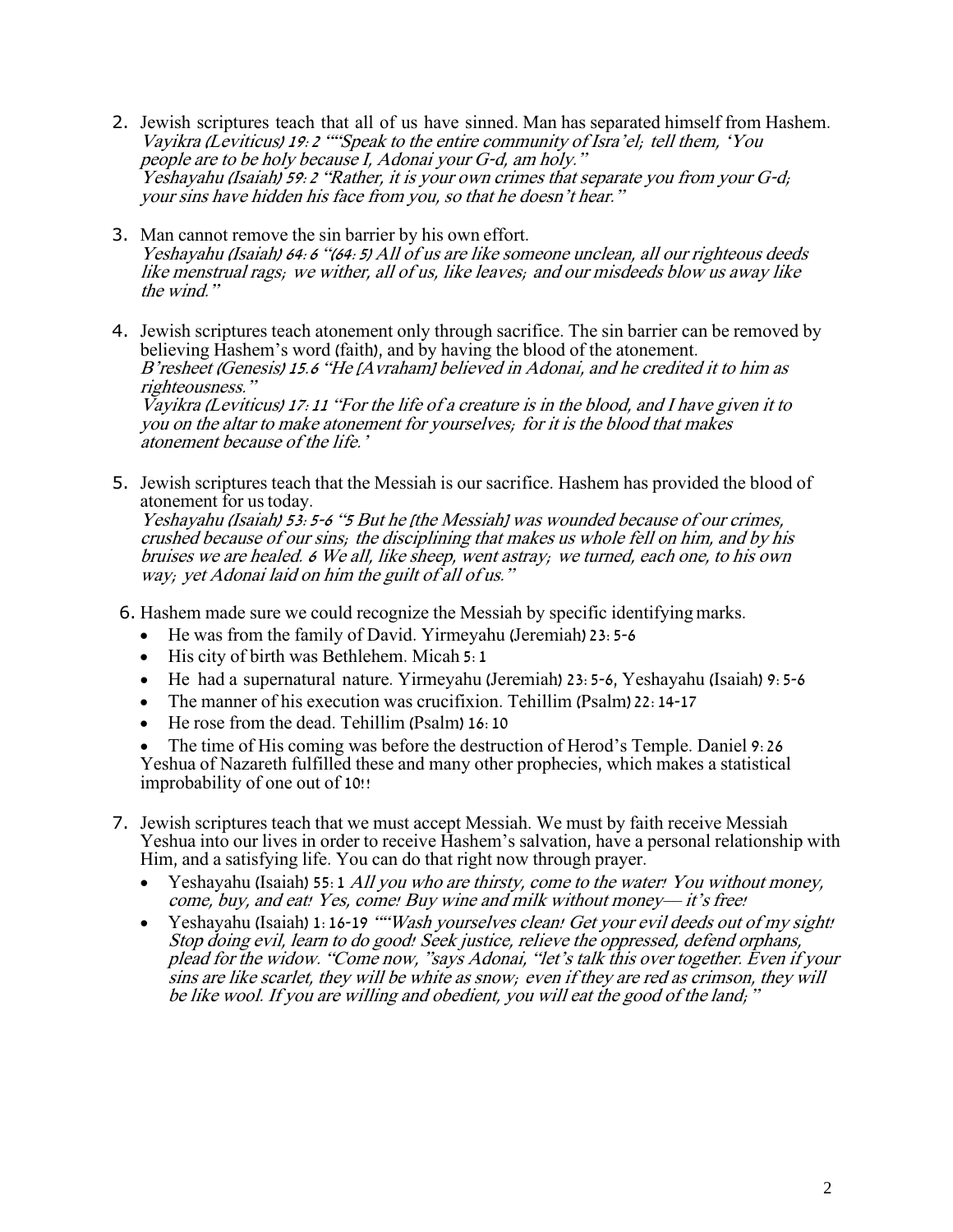• Romans 8:15-16 "For you did not receive a spirit of slavery to bring you back again into fear; on the contrary, you received the Spirit, who makes us sons and by whose power we cry out, "Abba!" (that is, "Dear Father!"). The Spirit himself bears witness with our own spirits that we are children of G-d;"

So, the most important point of Beit Shalom membership is that we are, first of all, members of the family of Hashem by the new birth, evidenced:

- Internally, by the witness of the Ruach, the Spirit, to our spirits, that we are forgiven and our names written in Sefer HaKhiyeem, the Book of Life, and
- Relationally, by a change of life, by the fruit of the Spirit, Galatians 5:22 love, joy, peace, patience, kindness, goodness, faithfulness, humility, self- control.

# $\iint_{a}$  Our Statements:

# Our Premise Statement: Who We Are

Beit Shalom is part of a world-wide movement of Messianic congregations of Jews and people from all ethnic groups, who worship Yeshua (Jesus) as the Messiah in the context of Jewish covenantal lifestyle and identity. This is in accordance with the ancient promise of Tehillim (Psalm) 147:2-3 that "Adonai is rebuilding Yerushalayim, gathering the dispersed of Israel. He heals the brokenhearted and binds up their wounds."

Since our covenantal roots go back to B'resheet(Genesis)12,we are fundamentally a Judaism, not a Christianity as is often construed. We are defining Christianity asthe religious movement that:

- Finds its genuine core in the spiritual principles of the Messiah and His redemption which correlates with Judaism.
- Substitutes other religious practice in place of Torah holidays, etc.
- Takes the spiritual promises of holiness and eternal life, given to all believers, as the fulfillment and termination of Hashem's unique, Land-centered covenant with Israel.
- Substitutes the body of believers for the people of Israel

Therefore, our lot is fixed with those who share the Abrahamic promises, that is, the Jewish people.

# b) Our Purpose Statement: Why We Exist

The purpose of the Beit Shalom Messianic Congregation is to participate in and to promulgate the covenant Hashem made with Avraham and his offspring in B'resheet (Genesis) 12:1-4, and confirmed in Yirmeyahu (Jeremiah) 31:2-4, 31-37, to establish the Jews as His people, redeemed by their Messiah, and energized by His Spirit to keep His Torah.

We invite non-Jews to affiliate with us, and share in the glory, the work, and the sufferings of Israel, in the role of gerim, the assimilated foreigners among the people of Israel. There is no differentiation of role, in terms of participation in the community, and we believe there is no confusion of identity. For as it says in 1Corinthians 7:19-20 "Being circumcised means nothing [in eternity], and being uncircumcised means nothing; what does mean something is keeping Hashem's commandments. Each person should remain in the condition he was in when he was called."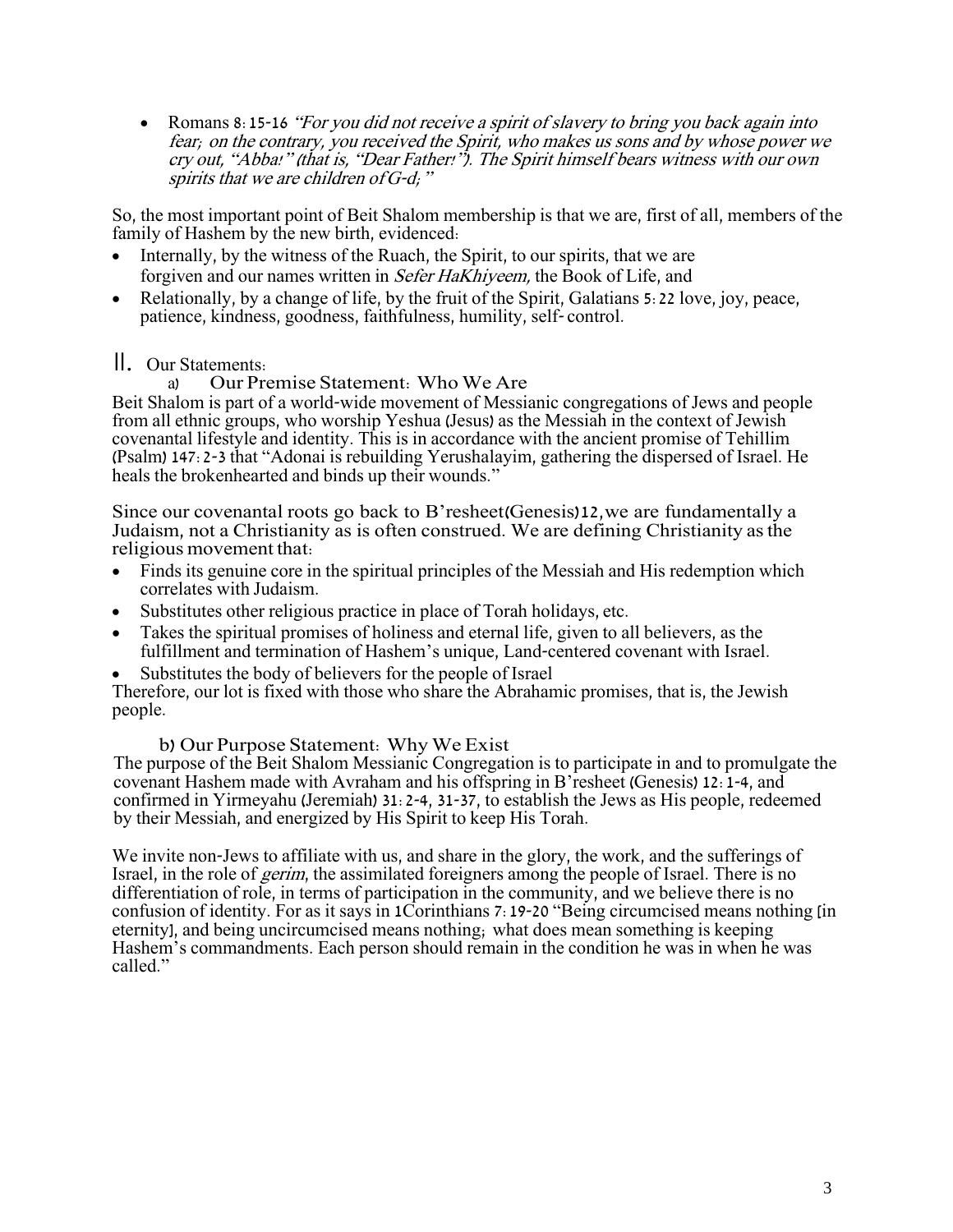# c) Our Vision Statement: What We Do to Fulfill OurPurpose

In Mishlei (Proverbs) 29:18 quoted above, the Hebrew word transliterated yipaara can be understood as "to abandon, disturb." Therefore it is crucial for a congregation to be focused on accomplishing its vision and purpose, so it is energized and functional, not disturbed and dissipated. Those who mentor leaders urge us to summarize. People don't remember whole sermons, they remember key phrases and statements.

Therefore, the vision summary for Beit Shalom is:

Building a pipeline of Jewish Yeshua Renewal, fulfilling Romans 11:15

- Building: all are [or should be] actively involved -- in prayer, spirit, word, sacrifice, and action
- Pipeline: a connected sequence of works of love and blessing.
- Jewish our heart is to bless the Jewish people, first of all. All peoples are welcome at Beit Shalom, but our passion is to bless and be blessed byIsrael.
- Yeshua: without Him we are nothing. Yochanan (John) 15:4
- Renewal: our work must be in the Ruach, Z'kharyah (Zechariah) 4:6
- Romans 11:15 When Jews believe in their Messiah and live Jewishly, doing so fulfills Hashem's purposes and releases a blessing to all the world. When Jews believe in their Messiah, and assimilate into the church world, they do not participate in the power of this promise of scripture, and in fact, contribute to the diminution and demise of Israel.

The outworking of this is to follow the *words* of the Tanakh and Messianic Writings. These inspired words are summarized by the Messiah when He was asked which is the greatest commandment Mark 12:29-31. He responded by reciting the Sh'ma and the V'ahavta Devarim (Deuteronomy) 6:4-5, to which He joined Vayikra (Leviticus) 19:18. The Torah commands are that we are to love Hashem with all our heart, mind, soul, and strength, and we are to love our neighbors as ourselves.

- By evangelism: leading our children and our surrounding Jewish and non-Jewish community to the Messiah and His resurrection power in the Ruach HaKodesh. Personal relationship and intimacy with the Messiah and the Ruach is the first task.
- By Messianic Jewish, Torah centered worship and lifestyle, which reflects Hashem's love of Israel Yochanan (John) 4:22, Romans 11:18), and provides a spiritual home for Jewish believers in the Messiah.
- By educating:
	- $\circ$  Communicating the vision of the covenantal torch and Torah living. L'dor va-dor.
	- $\circ$  Imparting at least the portions of the vast wealth of Jewish knowledge that are relevant to understand Tanakh and Messiah.
	- o Community building: men's khavurah [group], sisterhood, youth group, home groups, counseling, encouraging individuals in their callings and giftings in the Ruach, assisting the poor.

D) Our Faith Statement: What We Believe A-nee ma-a-meen beh-eh-mu-nah sh'lay-ma

"I believe with a perfect faith." [Maimonides]

- 1. We believe in the Scripture [the Tanakh and the Messianic Writings] as the inspired Word of G-d. Tehillim (Psalm) 119:105
- 2. We acknowledge the uni-plurality of Adonai, yet that He is also One. Devarim (Deuteronomy) 6:4. (a supra-rational, but not irrational understanding of HaKadosh, the Holy One.)
- 3. We recognize the deity, virgin birth (miraculous births were not uncommon in the Tanakh, such as Sarah's son Yitzchak, Hannah's son Shmuel, etc.), miracles, sinless life, vicarious death, resurrection, ascension, and expected return of the Messiah Yeshua.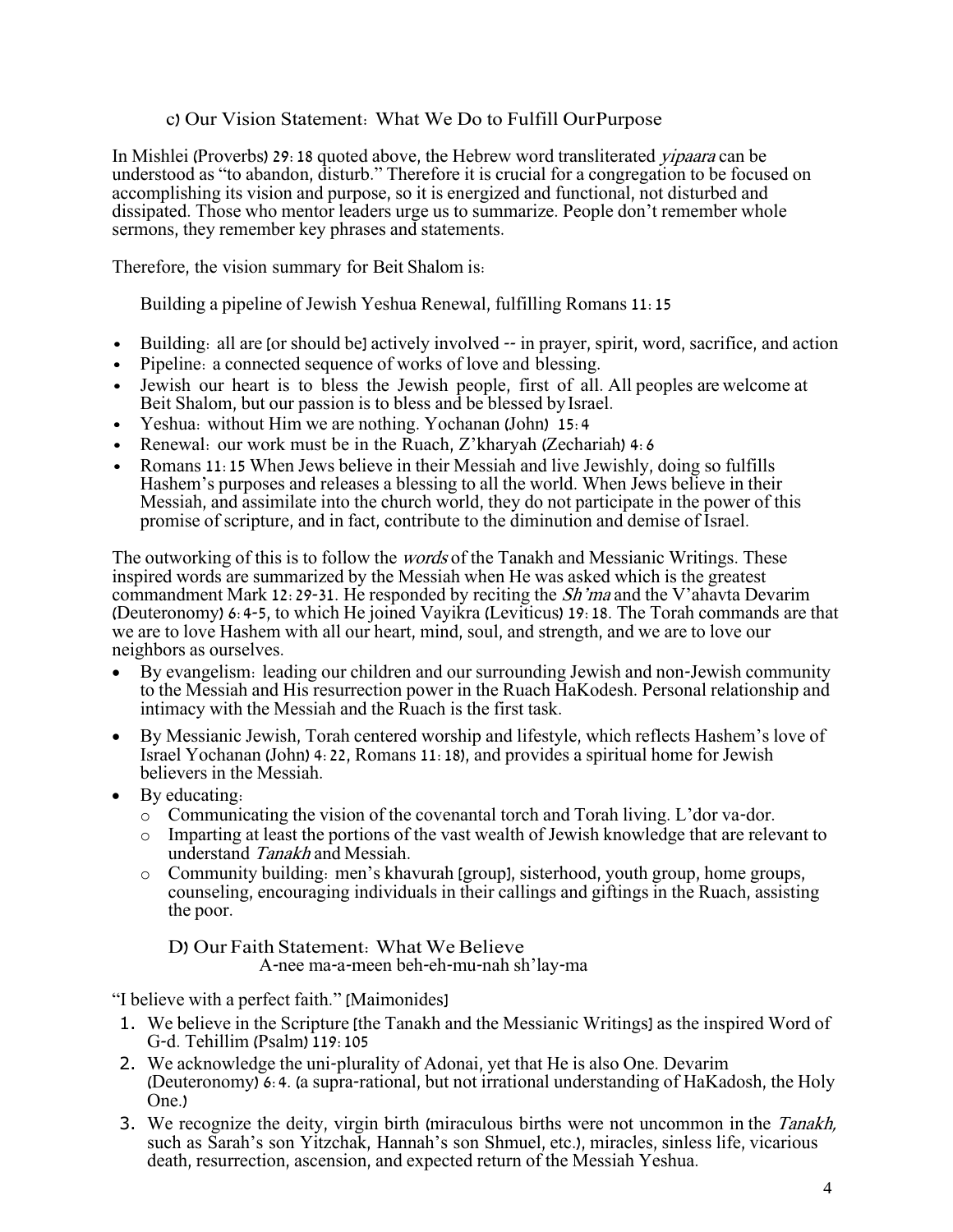- 4. We believe in the atoning death of the Messiah as our own kapparah, our atoning sacrifice, and experienced the regeneration of the Holy Spirit. Yeshayahu (Isaiah) 53
- 5. We believe in the indwelling of the Holy Spirit, empowering us to live a holy and effective life. Yirmeyahu (Jeremiah) 31:33
- 6. We understand that there is a life to follow this one. Daniel 12:2-3
	- a. For the saved it will be eternity in Hashem's presence.
	- b. For those separated from Hashem, they will stay eternally separated in a condition of damnation.
- 7. We believe we are in unity with all believers, Gentile or Jewish.
- 8. We believe there is a scriptural process of conflict resolution. When a conflict arises, we will go to the individual in a loving, appreciative spirit, and try to get reconciliation. If that fails, we will seek the help of the "one or two" intermediaries appointed by the elders Mattityahu (Matthew) 18:15-18.
- 9. We affirm that *Yahadut*, Jewishness, is fundamentally a sense of the calling of G-d to fulfill the human side of the covenants G-d made with Avraham, Yitzchak, and Yaakov, and Moshe. G-d is keeping His side of the covenants, which center on the command and promise that Israel should serve Hashem to all generations, as Israel, with rights to the Land and other blessings (B'resheet (Genesis) 12:1-3, Yirmeyahu (Jeremiah) 33:25–26). Faith in the Messiah of Israel in no way conflicts with these covenants. Hashem also prompts Gentile people to identify with the Jews, as did Ruth, to bless, help, and serve Hashem Yeshayahu (Isaiah) 49:22. It is appropriate for Messianics, Jewish and Gentile, to be identifiably Jewish in practice.
- 10.In accordance with Jewish custom, as observed by the Messiah Himself, we will use circumlocutions such as "Adonai" in place of the sacred Name of Hashem,. i.e., the Tetragrammaton. That is, we will say such terms as "HaShem" or "Adonai" and avoid using "Yahweh" or "Jehovah" or other speculative pronunciations of the YHVH.
- 11.The tribes of Ephraim and Manasseh are not the nations of Britain and the United States. In general, the 12 tribes have been absorbed into the people called by the term "Jews." For example, in the book of Ester "[there] was a Jew, whose name was Mordechai the son of Yahir, the son of Shim'i, the son of Kish, a Binyamin."
- 12.Those who rightly call themselves Jews are of Jewish descent or formal conversion. Thus far, Messianics have not done formal conversions.
	- e) Our Method Statement: What We Practice

Worship Style

Our goal is to worship Hashem in Spirit and in Truth-that is, Judaically, as defined in scripture and interpreted over the millennia. Therefore our pattern of worship includes such items as:

- Biblical holidays
- Sabbath [Saturday] as our worship day
- Banners Tehillim (Psalm) 20:5, 60.4
- Dance Tehillim (Psalm) 149:3, Yirmeyahu (Jeremiah) 31:13
- Reading or singing of scripture Nekhemyah (Nehemiah) 8:8, including honoring the Torah scroll in procession around the sanctuary (Revelation 1: 12-13)
- Written prayers from the prayer book, the Siddur, of our people, modified as necessary (Acts 6:4 lit. "the prayers," also Acts 3:1)
- Wearing the 'fringes' of Bamidbar (Numbers) 15:38-40, as a "garment ofpraise"
- Wearing of the *kippah* (the skullcap, which takes its scriptural precedent from Sh'mot (Exodus) 28:1-4, its rabbinical authenticity from the Talmud (Rosh HaShannah 17b) as a symbol of humility before Hashem, and its Jewish cultural validity from I Corinthians 9:20)
- Hebrew in the prose and poetry, as much as possible.
- Reverence for the place and time of worship
- Dressing up for synagogue attendance. Tehillim (Psalm) 29:2 Worship Adonai in holy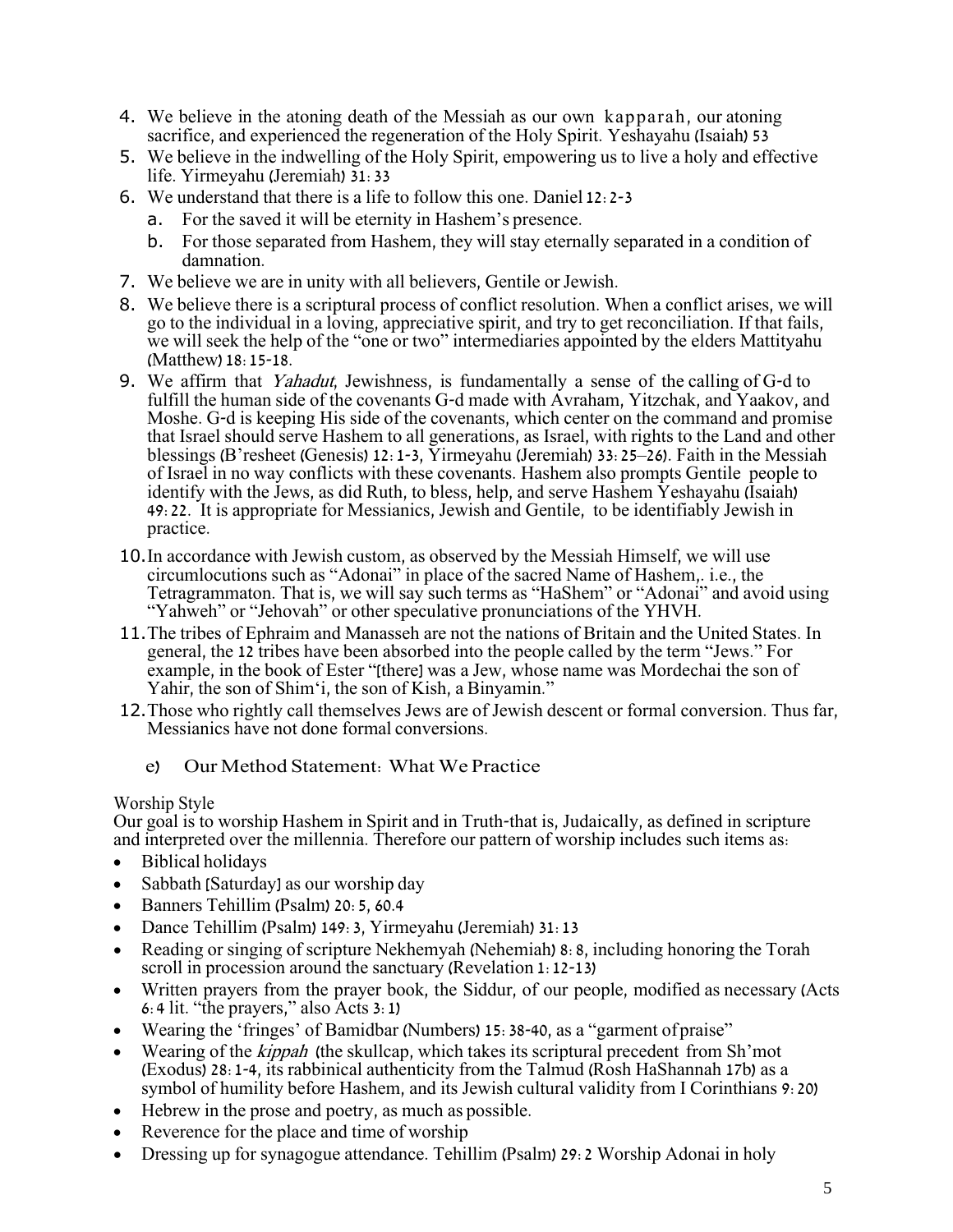splendor hadrat kodesh, holy attire of beauty and modesty

These and related practices are part of the worship style that King David, the prophets, and the Messiah Himself knew and loved. It is prophesied that such ancient worship would be restored Tz'fanyah (Zephaniah) 3:9, 'Amos 9:11) in the, a-kha-reet ha-ya-meem, the last days. Incorporating these things into worship has been a spontaneous outgrowth of the Jewish spiritual restoration. We experience a great deal of divine joy being Biblical Jews.

#### **Jewish God Talk**

Certain words that are commonly used to describe the Kingdom of the Messiah of Israel, have come to have highly negative nuances to Jewish ears, due to the anti-Semitism of those called Christians. The terms we are recommending for use at Beit Shalom reflect the original richly nuanced Biblical/Hebraic sourcesignificance.

| Messiah or Mashiach Christ                |  |
|-------------------------------------------|--|
|                                           |  |
|                                           |  |
|                                           |  |
| Tanakh or Hebrew scriptures Old Testament |  |
|                                           |  |
|                                           |  |

#### **Hebrew Language**

There is something elegant, powerful, and non-translatable about the Hebrew idiom. It is likely the language of the Garden of Eden, and the only language, in scripture, that Hashem chose to use to speak audibly. For all these reasons, Jews have continued to make Hebrew their language of worship, praise, and prayer. We are committed to making the Hebrew intelligible to all by transliterating it into Latin characters (so it can be pronounced), and translating it, often to be sung to the same melodies, so the thoughts can be expressed as worship. Below is a pronunciation guide, and a glossary of some frequently used terms.

Divine names are usually hyphenated, in conformity to the custom that it would be irreverent to put Hashem's Name on any paper that is likely to be discarded.

Pronunciation Guide to transliterations

| oro is no soft " $\alpha$ " or "i" sound in Hobrow, All " $\alpha$ 's" oro hord |
|---------------------------------------------------------------------------------|

There is no soft "g" or "j" sound, in Hebrew. All "g's" are hard.

| Limited Glossary of Hebrew words frequently used |  |
|--------------------------------------------------|--|
|                                                  |  |
|                                                  |  |
|                                                  |  |
|                                                  |  |
|                                                  |  |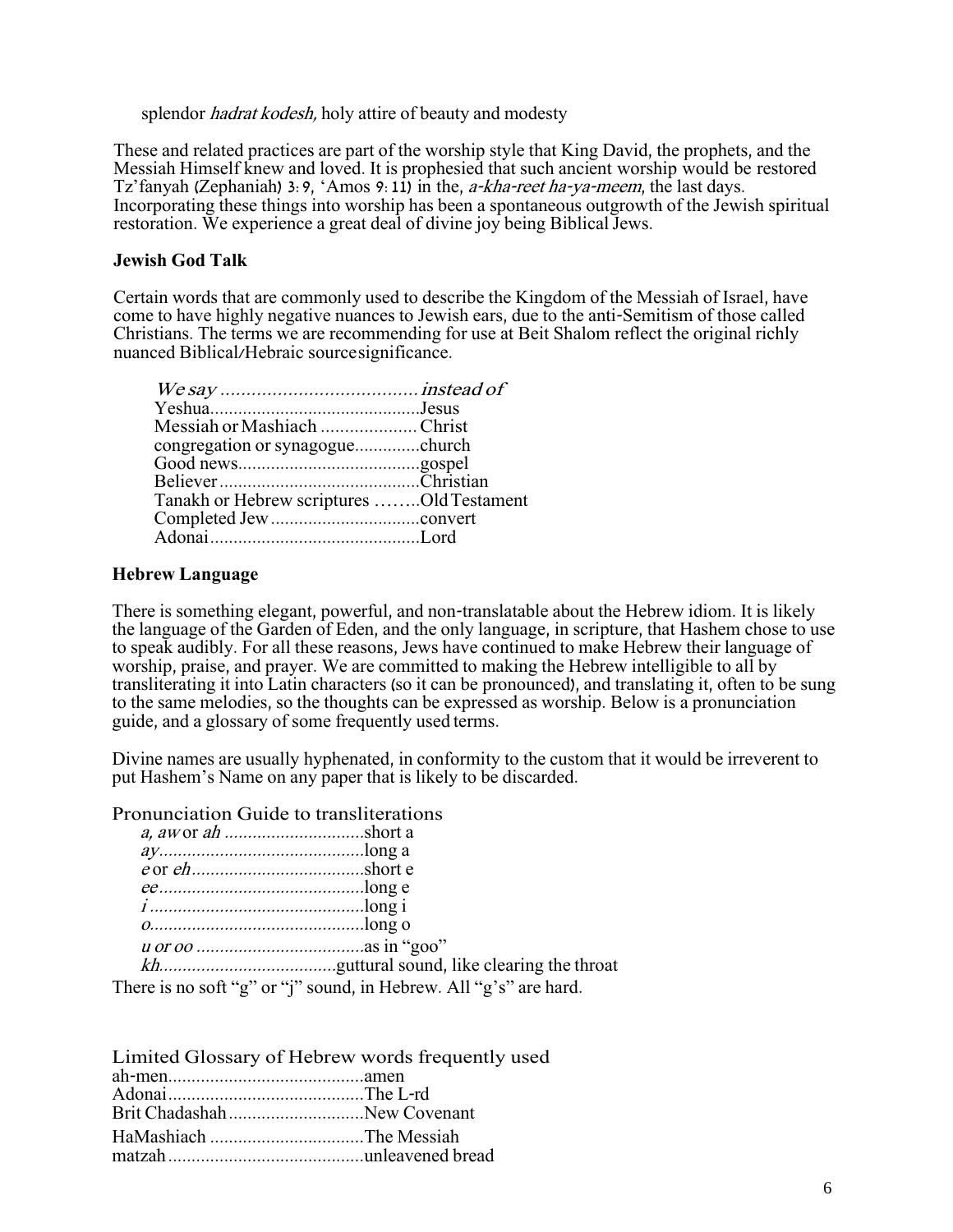Pesach ..........................................Passover Shabbat…………………………The Sabbath, Friday sundown to Saturday sundown Shavuot………………………… Pentecost Sukkot ..........................................Feast of Tabernacles Yeshua..........................................Jesus

III. Our Story:

# a) Brief History

Beit Shalom started in a home service in the Fall of 2014 in the city of Pozzuoli (Puteoli), Naples, Italy. It is a strategic point since this is where the Apostle Paul landed and stayed for seven days before going to Rome.

We started as a House of Prayer (Which we still are), having Shabbat service on Friday evening and observing the Biblical Feasts, but as time went on, we began to have more people joining us, and eventually became a congregation of Messianic believers.

# Our Life Development Processto Facilitate Growth

As mentioned in our vision statement above, we are building a pipeline of Jewish Yeshua-ish renewal, fulfilling Romans 11:15. The pipeline can be considered to have five sequential pieces:

- 1. The inlet of contact, possibly by pre-evangelism.
- 2. The life impartation of evangelism, sharing the redemption of the Messiah.
- 3. Discipleship and mentoring
- 4. Nurture through weekly studies.
- 5. Leadership training.

# IV. Our Structure<br>a) Our Gove

Our Governing Philosophy

The objective of the By-Laws of Beit Shalom is that our body is to be governed by Adonai, through the Rabbi and his advisors. This structure is theologically described as a theocracy. We acknowledge that we do not have a true and perfect theocracy, for we only grasp His will "seeing but a poor reflection as in a mirror" 1 Corinthians 13:12 NIV. But the term is a useful summary of the focus and intent of the government.

It has been stated by some in high positions of leadership that an effective organization is not possible unless loyalty to the leader is more important to the workers than loyalty to the organization. This very strong statement can be the source of great power, both for good and bad.

Loyalty to the leader, or Rabbi, means loyalty to tell him his faults as necessary. "Wounds from a friend can be trusted." Mishlei (Proverbs) 27:6 NIV That is, prayerful, friendly advice and admonition is welcome. Angry criticism is unfruitful. "A hot- tempered man stirs up strife, but the slow to anger calms a dispute." Mishlei (Proverbs) 15:18

Diverse ideas and divergent opinions about policy should be freely aired. It is important to dialogue differences, rather than leave seeds of bitterness to fester and ultimately erupt.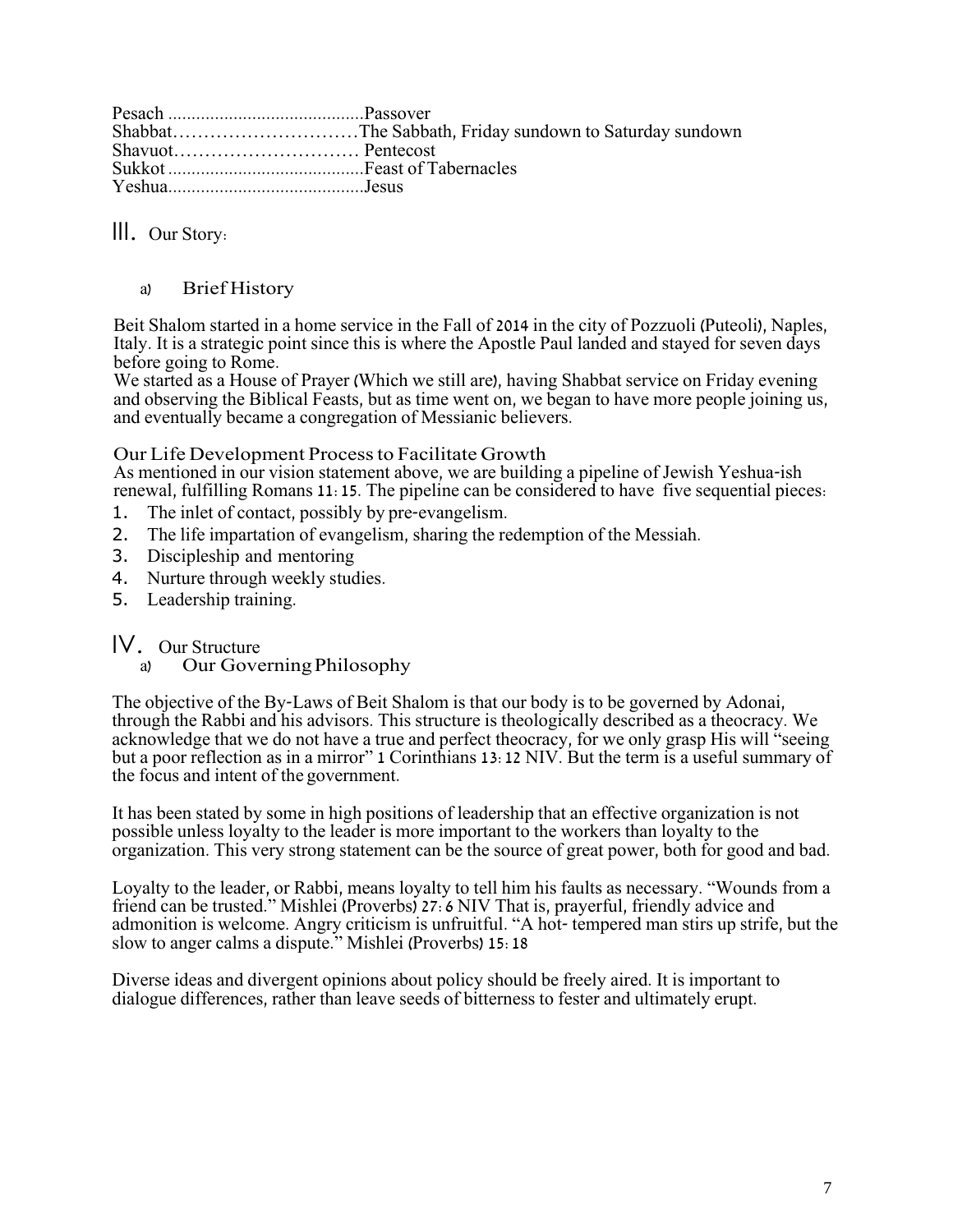### K'hee-lah M'shee-kheet Beit Shalom Beit Shalom MessianicCongregation

Foremost in the operation of this Corporation and its By-Laws is the Word of Hashem as taught in the Tanakh and Messianic Writings (Old and New Testaments).

This congregation shall be governed, to the extent that humans can successfully formulate such an institution, as a theocracy, having Hashem at its head with the Rabbi as Shepherd and his appointed Boards as assistants.

The congregational Governing Structure shall consist of

**Board of Directors** 

The Rabbi's Ministering Staff shall consist of:

- Board of Elders
- Board of Deacons

MEMBERSHIP ELIGIBILITY – Individuals shall be eligible for membership who:

- give evidence of their spiritual new birth and faith in Adoneinu Yeshua Ha-Mashiach, our L-rd Yeshua the Messiah, as defined by the congregational Statement of Faith.
- who commit themselves to support this congregation by their attendance and their tithe
- agree to be governed by its By-laws as herein set forth.

Members will be received by signing the commitment, after an interview with the Rabbi or someone delegated by him, and taking such discipleship classes as shall be determined by the Rabbi or someone delegated by him.

# DISCIPLINE OF MEMBERSHIP –

- Members out of unity with the body or are not submissive to the Rabbi and/or staff (Proverbs) 6:16-19 shall be approached according to Mattityahu (Matthew) 18:15-18 with final decision by Rabbi in counsel with the Board.
- Membership is subject to yearly review by the Rabbi and the Board and may be renewed, or discontinued if the member is inactive.
- Membership may be terminated after 30 days' notice if the reconciliation process above is not successful.

# MEETINGS

- There shall be an annual meeting of the members of the congregation at which time financial and other reports shall be read. The time and place to be announced by the Rabbi.
- Special business meetings of the congregation may be called only with the Rabbi's approval.

# RABBI'S ROLE

The Rabbi is elected to serve for an indefinite period of time. The Rabbi shall be the spiritual overseer of the congregation and shall direct all of its activities. He shall be the President of the Corporation and shall act as chairman of all the business meetings of the congregation and also of the Board of Directors, Board of Elders and Board of, Deacons. He shall appoint all members of the various Boards in the congregation. He shall be an ex-officio member of all committees or departments. He shall provide for all the services of the congregation and shall arrange for all special meetings, conventions, or concerts. No person shall be invited to speak or preach in the congregational body without his approval.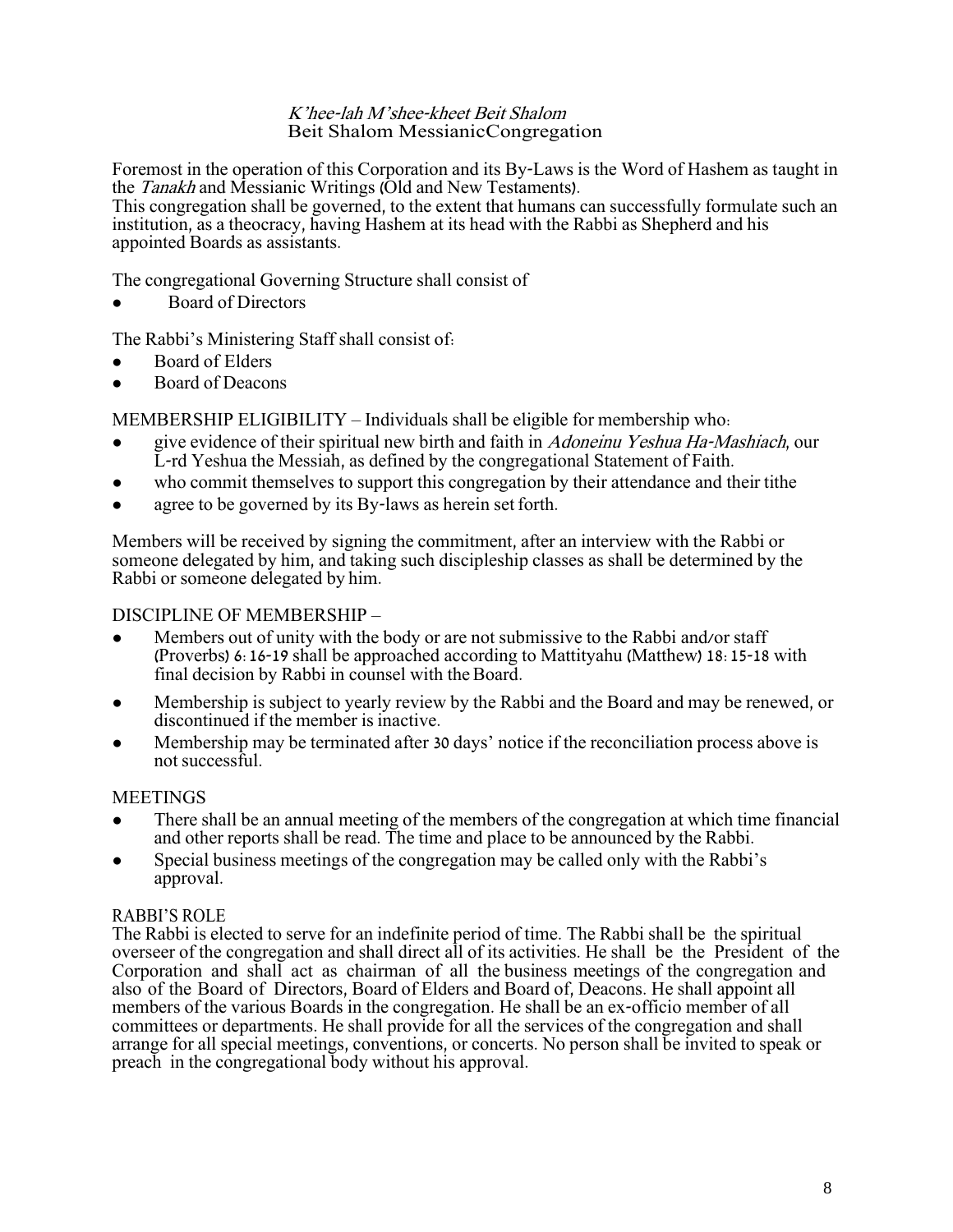# b) Our Affiliation

Beit Shalom is applying to be part of the International Alliance of Messianic Congregations and Synagogues [IAMCS] in 2019. The IAMCS is the congregational association of the Messianic Jewish Alliance of America [MJAA], which is a fellowship of individuals and not congregations.

#### What is the MJAA? [Transcribed from MJAA website MJAA.org]

The Messianic Jewish Alliance of America (MJAA), founded in 1915, is the largest association of Messianic Jews in the world. Its purpose is threefold:

- 1. To testify to the large and growing number of Jewish people who believe that Yeshua (Jesus) is the promised Jewish Messiah and Savior of the world;
- 2. To bring together Jews and non-Jews who have a shared vision for Jewish revival; and
- 3. Most importantly, to introduce our Jewish brothers and sisters to the Jewish Messiah Yeshua.

Why is this necessary? For many centuries Jews have frequently suffered at the hands of those calling themselves followers of Jesus. At the same time, the "Good News" or gospel of Yeshua was often presented without mention of this gospel's roots in Hashem's relationship with His Jewish people throughout Scripture, and His promise of salvation through the Jewish Messiah. These factors lead many Jews to assume that to follow Yeshua is to leave the faith of their fathers and become non-Jews. The MJAA has worked to combat this misperception for nearly 90 years.

Most MJAA members attend independent Messianic Jewish Congregations and Synagogues. The MJAA is also affiliated with Messianic Jewish alliances in fifteen countries, including Israel.

#### What is the IAMCS? [Transcribed from the IAMCS website IAMCS.org]

Since 1967, when Jerusalem came back into Jewish hands, tens of thousands of Jewish people have come into the kingdom of Hashem. Many of these Messianic Jews did not want to assimilate and immediately began to form themselves into Messianic Congregations to retain their Jewish heritage and to be a light to their Jewish people.

By the early 1970's the MJAA was already deeply involved with assisting, encouraging, counseling, and even training leaders for Messianic Congregations.

As more and more congregations were formed, many within the MJAA had a desire to form a fellowship of Messianic Congregations or Synagogues under the auspices of the MJAA. The purpose of such an organization would be to strengthen one another, unite in the L-rd, and work together in this End time Jewish revival.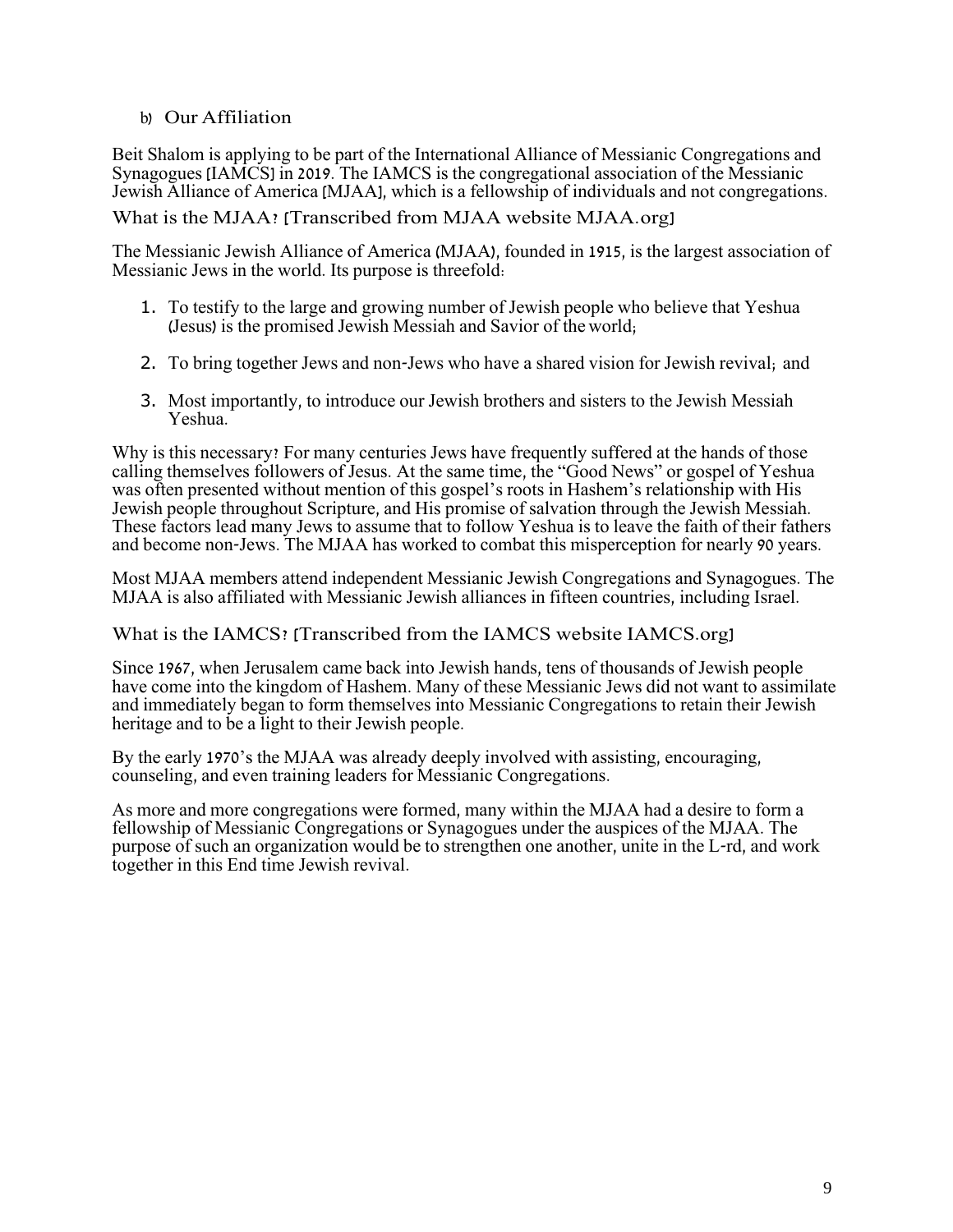Intermediate steps were taken with the formation of the Messianic Pastor's Fellowship with the dual purpose of (1) sponsoring the National Conference of Messianic Pastors (held annually in Philadelphia) and (2) providing training seminars at the annual Messiah conferences. Both of these events have a tremendous impact upon the congregational movement.

The L-rd has been speaking to the hearts of those within the Alliance that NOW is the time to move ahead with this fellowship of Messianic congregations. As a result, in the spring of 1986, The International Alliance of Messianic Congregations and Synagogues (IAMCS) was formed.

# IAMCS Vision

The spiritual vision of the IAMCS is to see the outpouring of Hashem's Spirit upon our Jewish people through Messianic Congregations. The IAMCS is not designed to be a denominational structure, but rather to be an instrument in promoting Messianic revival and to provide for the needs of its members, whatever their affiliations.

# IAMCS Purpose

To work together with Messianic Congregations and Messianic pastors to encourage Hashem's great ENDTIME JEWISH REVIVAL.

- To promote UNITY among Messianic Congregations and MessianicRabbis.
- To STRENGTHEN and assist in the spiritual growth and general welfare of Messianic Congregations and their spiritual leaders.
- To assist in the formation and establishment of NEW Messianic Synagogues as the L-rd enables us.
- To establish a worldwide PRAYER FELLOWSHIP among Messianic brethren for the outpouring of the Ruach HaKodesh (Holy Spirit) upon our Jewishpeople.
- To encourage and support Messianic Pastors and Rabbis through regular LEADERSHIP CONFERENCES and TRAINING SEMINARS.
- To promote the return of Messianic DAVIDIC PRAISE AND WORSHIP within Messianic Congregations.
- To provide materials and EDUCATIONAL RESOURCES for Messianic Congregations and their leaders.

Membership application is reviewed by the IAMCS Steering Committee. Once approved a \$100.00 annual membership fee and a minimum \$25.00 monthly support is required. Acceptance into the IAMCS is accompanied by a document of certification.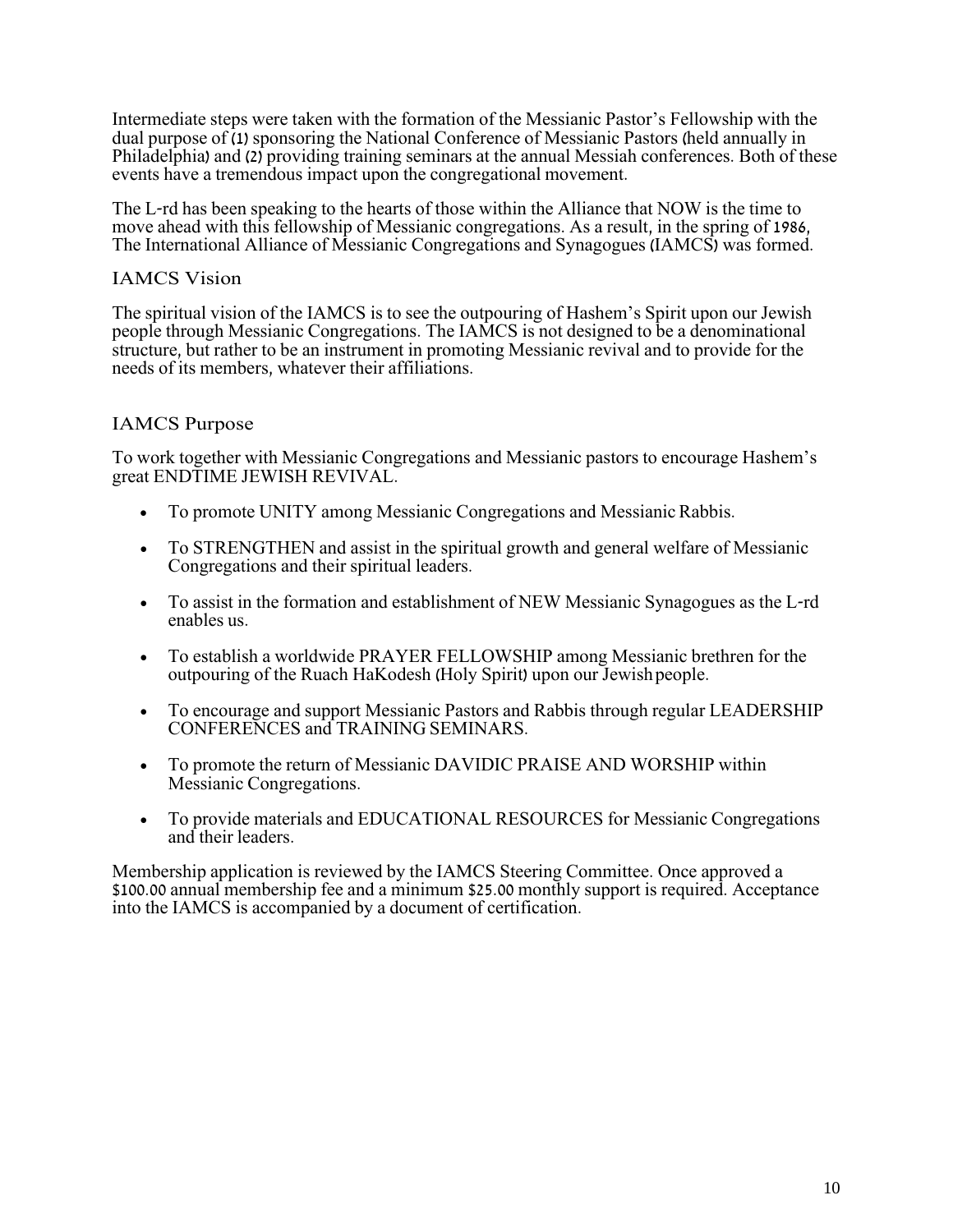# SCHEMA DELLA CLASSE DI MEMBRO

I. La nostra salvezza: essere sicuri. Le nostre dichiarazioni

A. La nostra premessa: chi siamo

B. La nostra dichiarazione di scopo: perché esistiamo

C. La nostra Vision Statement: cosa facciamo per soddisfare il nostro scopo

D. La nostra dichiarazione di fede: ciò che crediamo

E. La nostra dichiarazione sul metodo: ciò che facciamo

III. La nostra storia

A. Una breve storia

B. Il nostro processo di sviluppo della vita per facilitare la crescita

IV. La nostra struttura

A. La nostra filosofia di governo

B. La nostra affiliazione

C. Il nostro impegno personale

D. Qual è il mio prossimo passo dopo l'iscrizione?

1. La nostra Salvezza: Essere Sicuri

La salvezza, per essere "salvati", è Ebraica. Il problema di ricevere la salvezza di Hashem è profondamente radicato nella Torah, ed è espresso frequentemente nella tradizionale liturgia sinagogale. Ad esempio, la recitazione cantata durante lo sventolio della vegetazione di Sukkot, chiamata HaShannah, è, "Salvaci, ora, preghiamo." Hashem consegnò il suo popolo al Mar Rosso e molte altre volte nella nostra storia. Ricevere la salvezza eterna è coerente con questo pensiero.

È particolarmente importante per gli Ebrei e i gentili messianici ricevere questo concetto e la realtà in modo giusto. Cioè, gli Ebrei Messianici potrebbero dover attraversare due crisi, per iniziare il loro viaggio. In primo luogo, deve esserci un completamento intellettuale per la realizzazione della verità del Messianicità di Yeshua. Diventiamo completi come Ebrei. Concettualmente distinto da questo, ma possibilmente simultaneo a questo nel tempo, è che l'individuo si pente dei suoi peccati. Gli Ebrei non si convertono dal giudaismo, ma è un concetto della Torah avere una radicale conversione da peccato e miseria della vita.

I Gentili Messianici possono passare attraverso un risveglio intellettuale corollario alla bellezza e alla ricchezza della Torah, ma perdere il passo di ricevere la nuova nascita spirituale nel regno del perdono e del potere di vivere santi.

Le Scritture Tanakh e Messianiche comunicano un piano spirituale ed eterno di salvezza che può essere riassunto come segue.

1. Dio Stesso è la fonte di una vita soddisfacente e utile.

Tehillim (Salmo) 16:11 "Mi fai conoscere la via della vita; nella tua presenza c'è gioia illimitata, nella tua mano destra gioia eterna".

2. Le scritture ebraiche insegnano che tutti noi abbiamo peccato. L'uomo si è separato da Hashem.

Vayikra (Levitico) 19: 2 "" Parla all'intera comunità di Israele; di' loro: 'Tu devi essere santo perché io, Adonai il tuo Dio, sono santo."

Yeshayahu (Isaia) 59: 2 "Piuttosto, sono i tuoi crimini che ti separano dal tuo Dio; i tuoi peccati ti hanno nascosto la sua faccia, così che lui non ascolti".

3. L'uomo non può rimuovere la barriera del peccato con il proprio sforzo.

Yeshayahu (Isaia) 64:6 (64:5) Tutti noi siamo come qualcuno impuro, tutte le nostre azioni giuste come stracci mestruali; noi appassiamo, tutti noi, come foglie; e le nostre malefatte ci fanno saltare via come il vento".

4. Le scritture ebraiche insegnano l'espiazione solo attraverso il sacrificio. La barriera del peccato può essere rimossa credendo alla parola di Hashem (fede) e avendo il sangue dell'espiazione.

B'resheet (Genesi) 15.6 "Egli [Abramo] credette in Adonai, e lo accreditò a lui come rettitudine".

Vayikra (Levitico) 17:11 "Poiché la vita di una creatura è nel sangue, e io l'ho donata a te sull'altare per fare espiazione per te stesso; perché è il sangue che fa espiazione a causa della vita".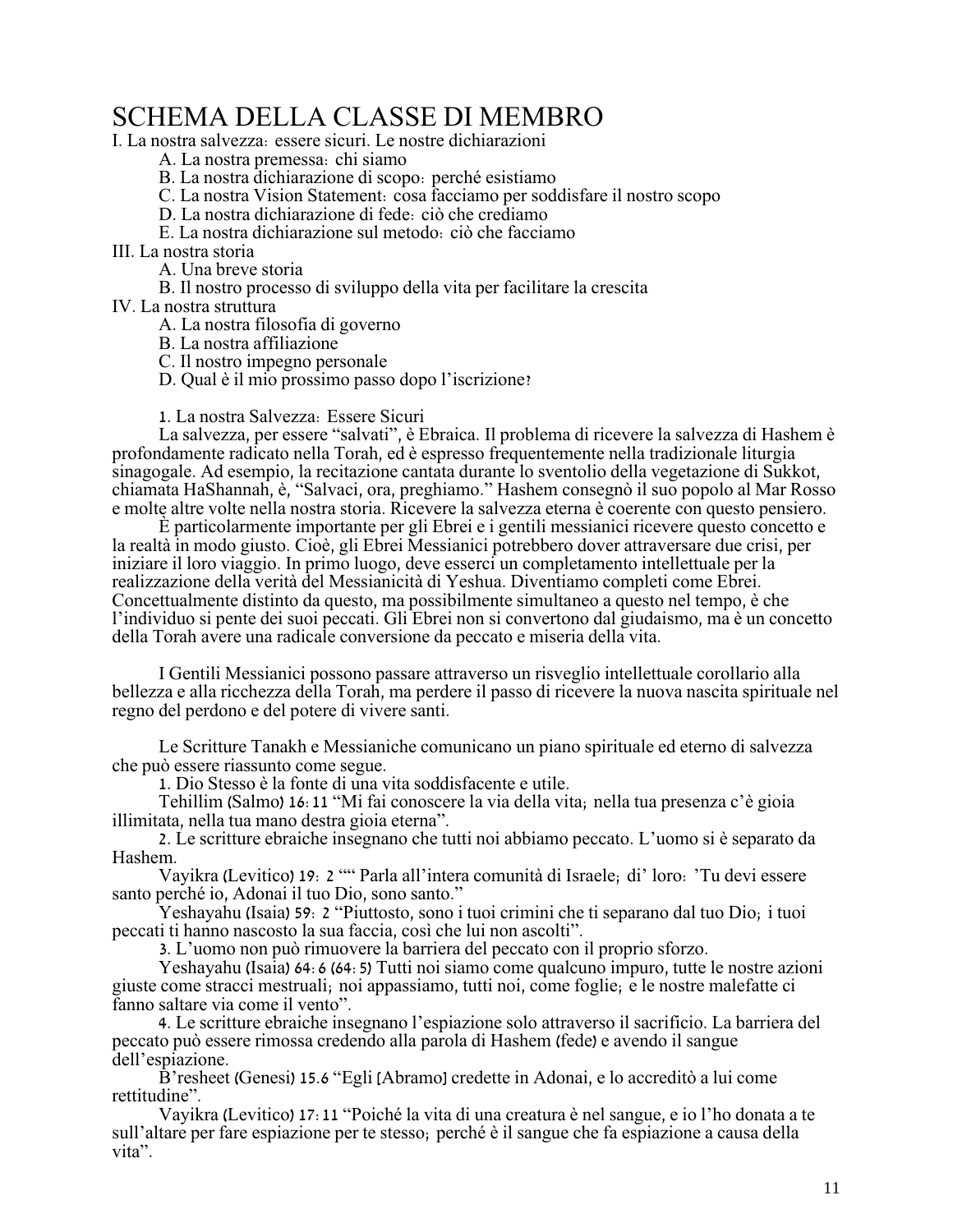5. Le scritture Ebraiche insegnano che il Messia è il nostro sacrificio. Hashem ha fornito il sangue dell'espiazione per noi oggi.

Yeshayahu (Isaia) 53:5-6 "5 Ma egli [il Messia] fu ferito a causa dei nostri crimini, schiacciati a causa dei nostri peccati; la disciplina che ci fa cadere tutti su di lui, e dai suoi lividi, siamo guariti. 6 Tutti noi, come pecore, siamo andati fuori strada; ci siamo rivolti, ognuno, a modo suo; eppure Adonai ha posto su di lui la colpa di tutti noi."

6. Hashem si assicurò che potessimo riconoscere il Messia con segni identificativi specifici.

• Era della famiglia di David. Yirmeyahu (Geremia) 23:5-6

• La sua città di nascita era Betlemme. Michea 5: 1

• Aveva una natura soprannaturale. Yirmeyahu (Geremia) 23:5-6, Yeshayahu (Isaia) 9:5-6

• La maniera della sua esecuzione era la crocifissione. Tehillim (Salmo) 22:14-17

• È risorto dalla morte. Tehillim (Salmo) 16:10

• Il tempo della sua venuta era prima della distruzione del Tempio di Erode. Daniel 9:26

Yeshua di Nazareth realizzò queste e molte altre profezie, il che rende improbabile una statistica di una su 10 !!

7. Le scritture Ebraiche insegnano che dobbiamo accettare il Messia. Per fede dobbiamo ricevere il Messia Yeshua nelle nostre vite per ricevere la salvezza di Hashem, avere una relazione personale con Lui e una vita soddisfacente. Puoi farlo adesso attraverso la preghiera.

• Yeshayahu (Isaia) 55:1 Tutti voi che avete sete, vieni all'acqua! Tu senza soldi, vieni, compra e mangia! Sì Vieni! Acquista vino e latte senza soldi, è gratis!

• Yeshayahu (Isaia) 1:16-19 ""Lavatevi puliti! Prendi le tue cattive azioni fuori dalla mia vista! Smetti di fare il male, impara a fare del bene! Cerca giustizia, allevia gli oppressi, difendi gli orfani, difendi la vedova. "Vieni ora", dice Adonai, "parliamo insieme. Anche se i tuoi peccati sono come scarlatti, saranno bianchi come la neve; anche se sono rossi come cremisi, saranno come la lana. Se sei disposto e ubbidiente, mangerai il bene della terra;"

• Romani 8:15-16 "Perché non hai ricevuto uno spirito di schiavitù per riportarti di nuovo nella paura; al contrario, hai ricevuto lo Spirito, che ci rende figli e per il cui potere gridiamo "Abba!" (cioè "Caro Padre!"). Lo Spirito stesso testimonia con i nostri spiriti che siamo figli di Dio:"

Quindi, il punto più importante dell'adesione a Beit Shalom è che siamo, prima di tutto, membri della famiglia di Hashem dalla nuova nascita, evidenziato:

• Internamente, dal testimone del Ruach, dallo Spirito, ai nostri spiriti, che siamo

perdonato e i nostri nomi scritti in Sefer HaKhiyeem, il libro della vita, e

• Relazionalmente, con un cambiamento di vita, con il frutto dello Spirito, Galati 5:22 amore, gioia, pace, pazienza, gentilezza, bontà, fedeltà, umiltà, autocontrollo.

II. Le nostre dichiarazioni:

A. La nostra Premessa: Chi siamo

Beit Shalom fa parte di un movimento mondiale di Congregazioni Messianiche di Ebrei e persone di tutti i gruppi etnici, che adorano Yeshua (Gesù) come il Messia nel contesto dello stile di vita e dell'identità dell'alleanza Ebraica. Questo è in accordo con l'antica promessa di Tehillim (Salmo) 147:2-3 che "Adonai sta ricostruendo Yerushalayim, radunando i dispersi di Israele. Guarisce i cuori spezzati e fascia le loro ferite".

Poiché le nostre radici dell'alleanza risalgono a B'resheet (Genesi) 12, siamo fondamentalmente un giudaismo, non un cristianesimo come spesso viene interpretato. Stiamo definendo il Cristianesimo come il movimento religioso che:

• Trova il suo vero nucleo nei principi spirituali del Messia e la Sua redenzione che è in correlazione con l'Ebraismo.

• Sostituisce altre pratiche religiose al posto delle feste della Torah, ecc.

• Prende le promesse spirituali di santità e vita eterna, date a tutti i credenti, come

l'adempimento e la cessazione dell'alleanza unica di Hashem, incentrata sulla Terra, con Israele. • Sostituisce il corpo dei credenti per il popolo di Israele

Pertanto, il nostro destino è fissato con coloro che condividono le promesse di Abrahamo, cioè il popolo Ebraico.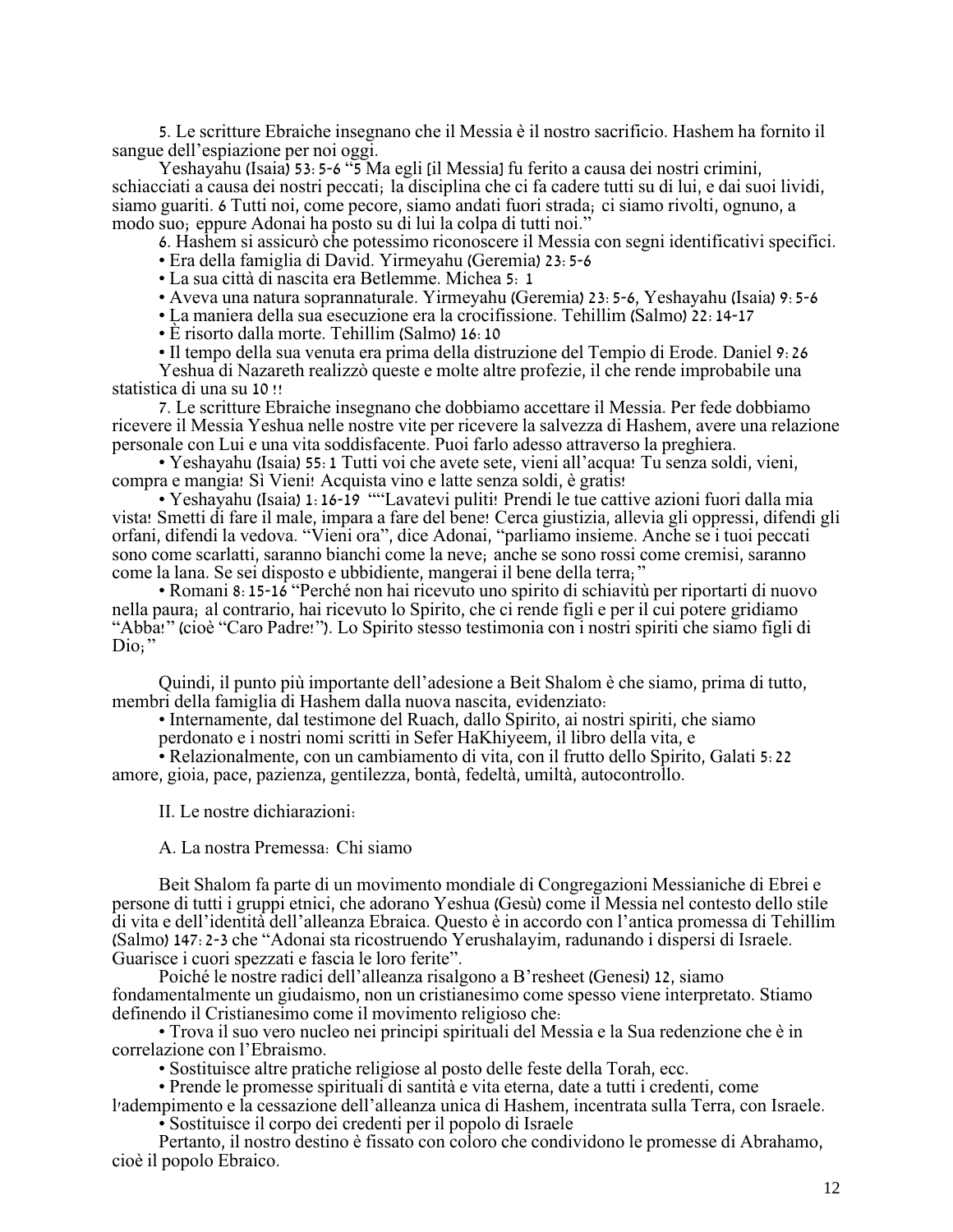#### B. La nostra dichiarazione di scopo: Perché Esistiamo

Lo scopo della Congregazione Messianica di Beit Shalom è partecipare e promulgare l'alleanza con Hashem fatta con Abramo e la sua prole in B'resheet (Genesi) 12:1-4 e confermata in Yirmeyahu (Geremia) 31:2-4, 31-37, per stabilire gli Ebrei come il Suo popolo, redento dal loro Messia, ed energizzato dal Suo Spirito per mantenere la Sua Torah.

Invitiamo i non Ebrei ad affiliarsi con noi e condividiamo la gloria, l'opera e le sofferenze di Israele, nel ruolo di gerim, gli stranieri assimilati tra il popolo di Israele. Non c'è differenziazione di ruolo, in termini di partecipazione alla comunità, e crediamo che non ci sia confusione di identità. Perché come si dice in 1Corinzi 7:19-20 "Essere circoncisi non significa nulla [nell'eternità], e non essere circoncisi significa nulla; cosa vuol dire qualcosa è mantenere i comandamenti di Hashem. Ogni persona dovrebbe rimanere nella condizione in cui si trovava quando è stato chiamato."

B. La nostra Vision Statement: cosa facciamo per soddisfare il nostro scopo

In Mishlei (Proverbi) 29:18 sopra citato, la parola ebraica traslitterata yipaara può essere intesa come "abbandonare, disturbare". Perciò è cruciale per una congregazione concentrarsi sulla realizzazione della sua visione e del suo scopo, quindi è energizzata e funzionale , non disturbato e dissipato. Coloro che guidano i capi ci esortano a riassumere. Le persone non ricordano interi sermoni, ricordano frasi e frasi chiave.

Pertanto, il riassunto della visione di Beit Shalom è:

Costruire un oleodotto di Ebreo Rinnovamento Yeshua, adempiendo Romani 11:15

• Edificio: tutti sono [o dovrebbero essere] attivamente coinvolti - nella preghiera, nello spirito, nella parola, nel sacrificio e nell'azione

• Pipeline: una sequenza collegata di opere d'amore e benedizione.

• Ebreo, il nostro cuore è di benedire il popolo Ebraico, prima di tutto. Tutti i popoli sono

benvenuti a Beit Shalom, ma la nostra passione è benedire e essere benedetti da Israele.

• Yeshua: senza di Lui non siamo nulla. Yochanan (Giovanni) 15:4

• Rinnovamento: il nostro lavoro deve essere nel Ruach, Z'kharyah (Zaccaria) 4: 6

• Romani 11:15 Quando gli Ebrei credono nel loro Messia e vivono Ebrei, farlo soddisfa gli scopi di Hashem e rilascia una benedizione a tutto il mondo. Quando gli Ebrei credono nel loro Messia e si integrano nel mondo della Chiesa, non partecipano al potere di questa promessa delle Scritture e, di fatto, contribuiscono alla diminuzione e alla morte di Israele.

L'outworking di questo è seguire le parole del Tanakh e degli scritti Messianici. Queste parole ispirate sono riassunte dal Messia quando gli fu chiesto qual è il più grande comandamento Marco 12:29-31. Ha risposto recitando lo Sh'ma e il V'ahavta Devarim (Deuteronomio) 6:4-5, a cui si è unito a Vayikra (Levitico) 19:18. I comandi della Torah sono che dobbiamo amare Hashem con tutto il nostro cuore, mente, anima e forza, e dobbiamo amare il nostro prossimo come noi stessi. • Con l'evangelismo: guidando i nostri figli e la nostra comunità Ebraica e non Ebraica verso il Messia e il suo potere di risurrezione nel Ruach HaKodesh. La relazione personale e l'intimità con il Messia e il Ruach sono il primo compito.

• Per Ebreo Messianico, culto e stile di vita incentrati sulla Torah, che riflette l'amore di Hashem per Israele Yochanan (Giovanni) 4:22, Romani 11:18), e fornisce una casa spirituale per i credenti Ebrei nel Messia.

• Educando:

\* Comunicare la visione della torcia e della Torah viventi. L'dor va-dor.

\* Impartire almeno le parti della vasta ricchezza di conoscenza Ebraica che sono rilevanti per comprendere Tanakh e il Messia.

\* Edificio della comunità: khavurah maschile [gruppo], sorellanza, gruppo giovanile, gruppi familiari, counseling, persone incoraggianti nelle loro chiamate e donazioni nel Ruach, assistenza ai poveri.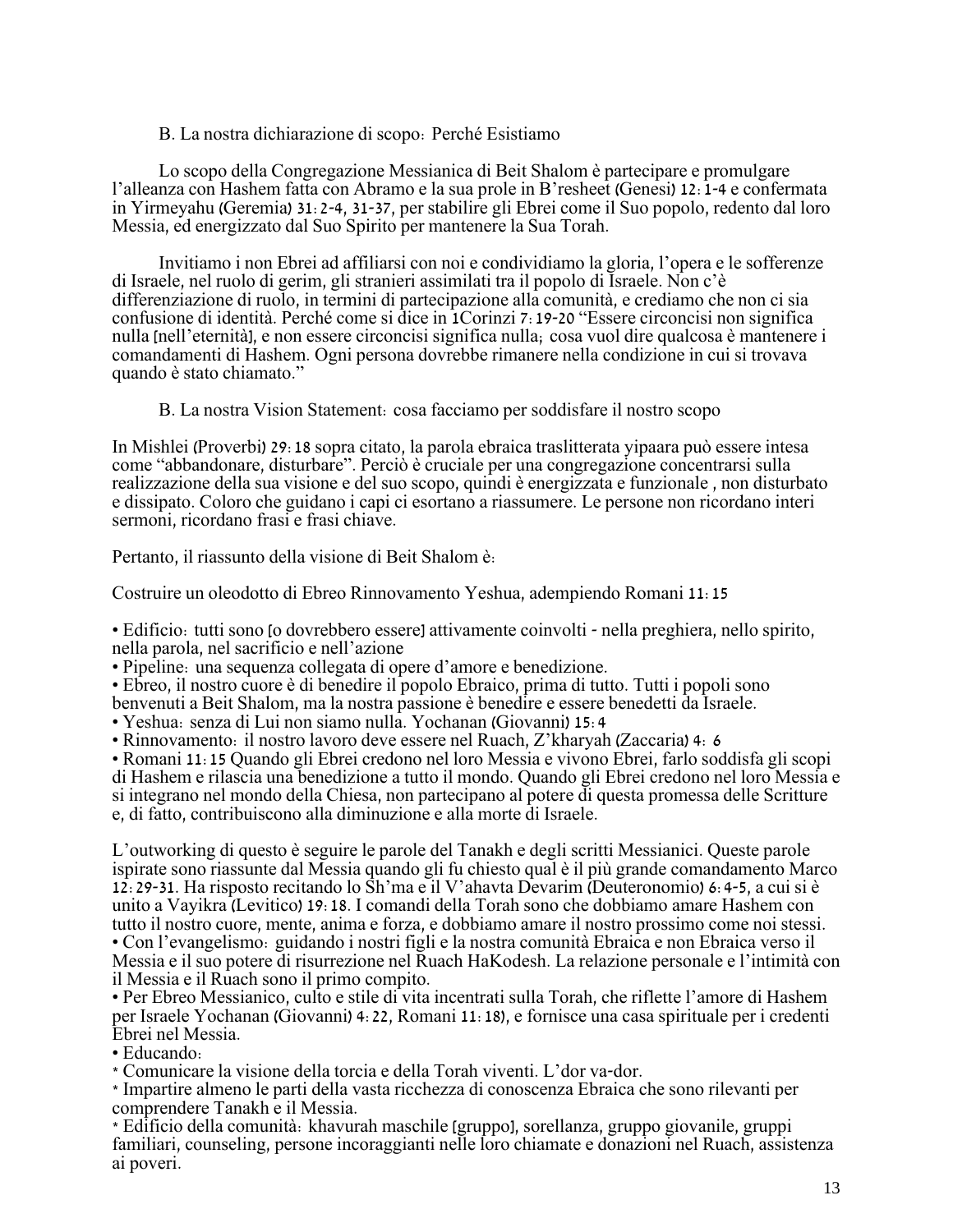C. La Nostra Dichiarazione di Fede: Ciò che Crediamo

sh'lay-ma beh-eh-mu-nah ma-a-meen A-nee

"Credo con una fede perfetta." [Maimonide]

1. Crediamo nella Scrittura [il Tanakh e gli Scritti Messianici] come la Parola ispirata di Dio. Tehillim (Salmo) 119:105

2. Riconosciamo l'unicità di Adonai, eppure Egli è anche Uno. Devarim (Deuteronomio) 6:4. (una comprensione sovra-razionale, ma non irrazionale, di HaKadosh, il Santo.)

3. Riconosciamo la divinità, la nascita verginale (le nascite miracolose non erano rare nel Tanakh, come il figlio di Sara Yitzchak, il figlio di Hannah Shmuel, ecc.), Miracoli, vita senza peccato, morte per procura, risurrezione, ascensione e ritorno previsto del Messia Yeshua.

4. Crediamo nella morte espiatoria del Messia come nostra kapparah, il nostro sacrificio espiatorio, e abbiamo sperimentato la rigenerazione dello Spirito Santo. Yeshayahu (Isaia) 53 5. Crediamo nella presenza dello Spirito Santo, che ci autorizza a vivere una vita santa ed efficace.

Yirmeyahu (Geremia) 31:33 6. Comprendiamo che c'è una vita da seguire per questa. Daniele 12:2-3

A. Per i salvati sarà l'eternità nella presenza di Hashem.

B. Per quelli separati da Hashem, rimarranno eternamente separati in una condizione di dannazione.

7. Crediamo di essere in unità con tutti i credenti, i Gentili o gli Ebrei.

8. Crediamo che esista un processo scritturale di risoluzione dei conflitti. Quando sorge un conflitto, andremo dall'individuo in uno spirito amorevole e riconoscente e cercheremo di ottenere la riconciliazione. Se ciò fallisce, cercheremo l'aiuto degli "uno o due" intermediari nominati dagli anziani Mattityahu (Matteo) 18:15-18.

9. Affermiamo che Yahadut, l'Ebraicità, è fondamentalmente un senso della chiamata di Dio a soddisfare il lato umano delle alleanze Dio fatte con Avraham, Yitzchak, Yaakov e Moshe. Dio sta tenendo fede alla Sua parte delle alleanze, che si basa sul comando e promette che Israele dovrebbe servire Hashem a tutte le generazioni, come Israele, con diritti sulla Terra e altre benedizioni (Beresheet (Genesi) 12:1-3, Yirmeyahu (Geremia) 33:25-26). La fede nel Messia di Israele non è in alcun modo in conflitto con queste alleanze. Hashem induce anche le persone Gentili ad identificarsi con gli Ebrei, come fece Ruth, per benedire, aiutare e servire Hashem Yeshayahu (Isaia) 49:22. È appropriato che Messianici, Ebrei e Gentili, siano in pratica identificati in modo Ebraico.

10. Secondo l'usanza Ebraica, come osservato dal Messia stesso, useremo circonlocuzioni come "Adonai" al posto del sacro Nome di Hashem. cioè il Tetragrammaton. Cioè, diremo termini come "HaShem" o "Adonai" ed eviteremo di usare "Yahweh" o "Jehovah" o altre pronunce speculative del YHVH.

11. Le tribù di Efraim e Manasse non sono le nazioni della Britannia e degli Stati Uniti. In generale, le 12 tribù sono state assorbite dal popolo chiamato con il termine "Ebrei". Ad esempio, nel libro di Ester "[c'era] un Ebreo, il cui nome era Mordechai figlio di Yahir, figlio di Shim io, il figlio di Kish, un Binyamin."

12. Coloro che si definiscono giustamente ebrei sono di origine Ebraica o di conversione formale. Finora, i messianici non hanno fatto conversioni formali.

D. La nostra dichiarazione sul metodo: ciò che pratichiamo

#### Stile di culto

Il nostro obiettivo è adorare Hashem nello Spirito e nella Verità, cioè, Giudaicamente, come definito nelle Scritture e interpretato nel corso dei millenni. Pertanto il nostro modello di culto include elementi come:

- Vacanze bibliche
- Sabbath [sabato] come giorno del nostro culto
- Banner Tehillim (Salmo) 20:5, 60.4
- Danza Tehillim (Salmo) 149:3, Yirmeyahu (Geremia) 31:13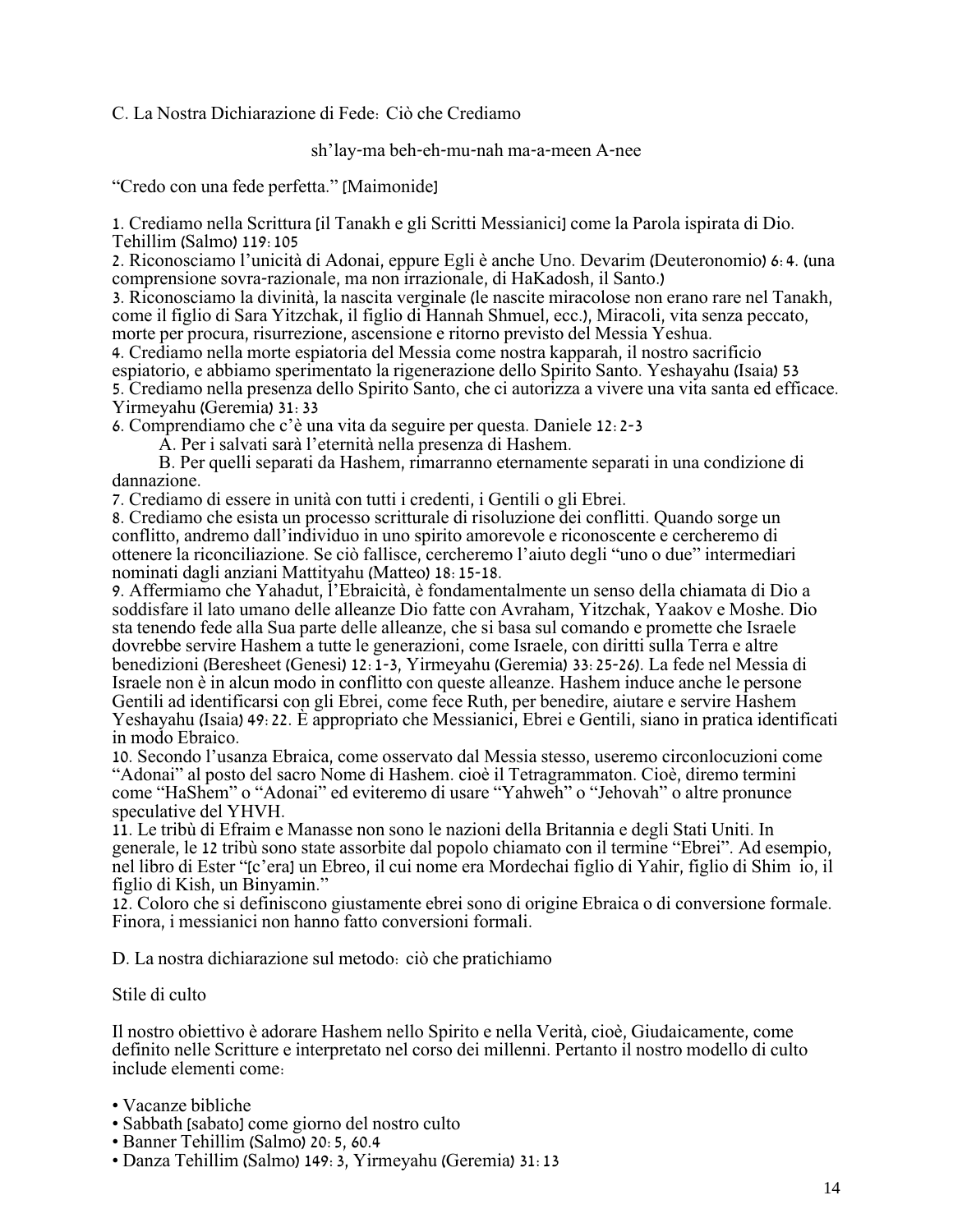• Lettura o canto delle Scritture Nekhemya (Neemia 8:8), incluso onorare il rotolo della Torah in processione attorno al santuario (Apocalisse 1:12-13)

• Preghiere scritte dal libro di preghiere, il Siddur, del nostro popolo, modificate secondo necessità (Atti 6:4 lett. "Le preghiere", anche Atti 3:1)

• Indossare le "frange" di Bamidbar (Numeri) 15:38-40, come "indumento di lode"

• Indossare la kippah (la calotta cranica, che prende il suo precedente scritturale da Sh'mot (Esodo) 28:1-4, la sua autenticità rabbinica dal Talmud (Rosh HaShannah 17b) come simbolo di umiltà davanti a Hashem, e il suo patrimonio culturale ebraico validità da I Corinzi 9:20)

• Ebraico nella prosa e nella poesia, il più possibile.

• Riverenza per il luogo e il tempo di culto

• Vestirsi per la presenza della sinagoga. Tehillim (Salmo) 29:2 Adorate Adonai nel santo splendore hadrat kodesh, santo abbigliamento di bellezza e modestia

Queste e le pratiche correlate fanno parte dello stile di adorazione che il re Davide, i profeti e il Messia stesso conoscevano e amavano. È stato profetizzato che un culto così antico sarebbe stato restaurato Tz'fanyah (Sofonia 3:9, Amos 9:11) nel, a-kha-reet ha-ya-meem, negli ultimi giorni. Incorporare queste cose in adorazione è stata una conseguenza spontanea della restaurazione spirituale Ebraica. Sperimentiamo una grande quantità di gioia divina essere Ebrei biblici.

#### Parlare Dio ebraico

Alcune parole comunemente usate per descrivere il Regno del Messia di Israele, sono arrivate ad avere sfumature molto negative per le orecchie degli Ebrei, a causa dell'antisemitismo di coloro che sono chiamati Cristiani. I termini che raccomandiamo per l'uso a Beit Shalom riflettono il significato originario della fonte Biblica / Ebraica, ricco di sfumature.

| Congregazione o Sinagogachiesa                |  |
|-----------------------------------------------|--|
|                                               |  |
|                                               |  |
| Scritture Tanakh o Ebraiche Antico Testamento |  |
|                                               |  |
|                                               |  |

#### Lingua Ebraica

C'è qualcosa di elegante, potente e non traducibile nell'idioma Ebraico. È probabilmente la lingua del Giardino dell'Eden e l'unica lingua, nelle Scritture, che Hashem ha scelto di usare per parlare in modo udibile. Per tutti questi motivi, gli Ebrei hanno continuato a fare dell'Ebraico la loro lingua di culto, lode e preghiera. Ci impegniamo a rendere l'Ebraico intelligibile a tutti, traslitterandolo in caratteri latini (quindi può essere pronunciato), e traducendolo, spesso per essere cantato alle stesse melodie, così i pensieri possono essere espressi come culto. Di seguito è riportata una guida alla pronuncia e un glossario di alcuni termini utilizzati di frequente.

I nomi divini sono solitamente composti da trattini, in conformità con l'abitudine che sarebbe irriverente mettere il nome di Hashem su qualsiasi carta che è probabile che venga scartata.

Pronuncia Guida alle traslitterazioni:

a, aw o ah breve a a lungo a e o eh breve e ee lungo e io lungo o lungo o u o oo come in "gu"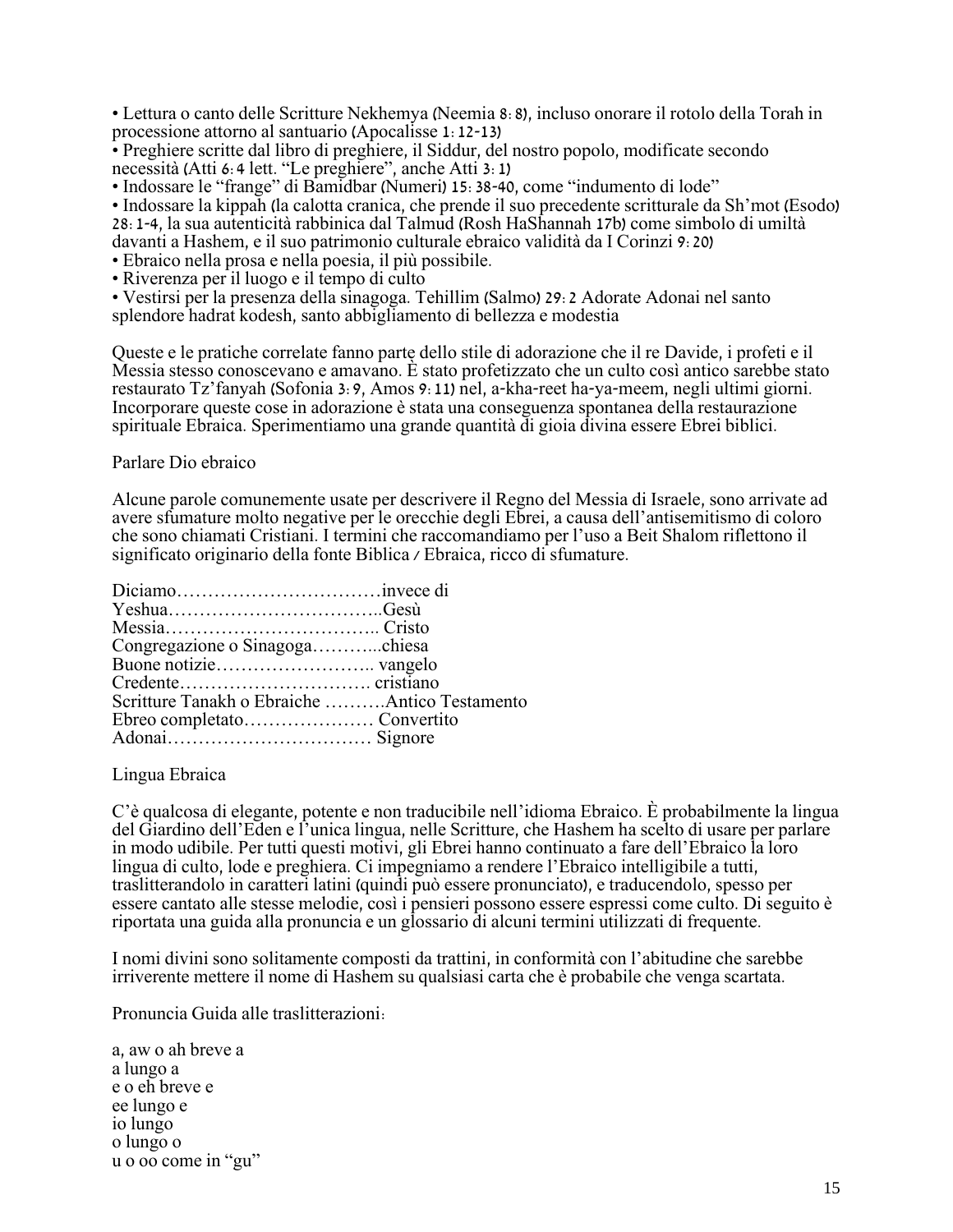kh suono gutturale, come schiarirsi la gola Non c'è alcun suono "g" o "j" morbido, in Ebraico. Tutte le "g" sono dure.

|                                      | Glossario limitato delle parole Ebraiche usate frequentemente |
|--------------------------------------|---------------------------------------------------------------|
|                                      |                                                               |
|                                      |                                                               |
| Brit ChadashahNuovo Testamento/Patto |                                                               |
|                                      |                                                               |
|                                      |                                                               |
|                                      |                                                               |
|                                      |                                                               |
|                                      |                                                               |
|                                      |                                                               |
| YeshuaGesù                           |                                                               |
|                                      |                                                               |

III. La nostra storia:

Una breve storia:

Beit Shalom ha iniziato il suo servizio a domicilio nell'autunno 2014 nella città di Pozzuoli (Puteoli), Napoli, Italia. È un punto strategico poiché è qui che l'apostolo Paolo è sbarcato e ha soggiornato per sette giorni prima di andare a Roma.

Abbiamo iniziato come una casa di preghiera (che siamo ancora), avendo il servizio di Shabbat il venerdì sera e osservando le feste Bibliche, ma col passare del tempo, abbiamo iniziato ad avere più persone che si univano a noi e alla fine siamo diventati una congregazione di credenti Messianici.

Il nostro processo di sviluppo della vita per agevolare la crescita:

Come menzionato nella nostra dichiarazione di visione di cui sopra, stiamo costruendo un oleodotto di rinnovamento Ebraico di Yeshua, che adempie ai Romani 11:15. Si può considerare che la pipeline abbia cinque pezzi sequenziali:

- 1. L'ingresso del contatto, probabilmente dal pre-evangelismo.
- 2. La trasmissione della vita dell'evangelismo, condividendo la redenzione del Messia.
- 3. Discepolato e tutorato
- 4. Coltiva attraverso studi settimanali.
- 5. Formazione alla leadership.

IV. La nostra struttura A. La nostra filosofia di governo

L'obiettivo del Regolamento di Beit Shalom è che il nostro corpo sia governato da Adonai, attraverso il Rabbino e i suoi consiglieri. Questa struttura è teologicamente descritta come una teocrazia. Riconosciamo di non avere una teocrazia vera e perfetta, perché comprendiamo solo la sua volontà "vedendo solo un povero riflesso come in uno specchio" 1 Corinzi 13:12. Ma il termine è un utile sommario del focus e dell'intento del governo.

È stato affermato da alcuni in alte posizioni di leadership che un'organizzazione efficace non è possibile a meno che la lealtà verso il leader sia più importante per i lavoratori rispetto alla lealtà verso l'organizzazione. Questa affermazione molto forte può essere la fonte di un grande potere, sia nel bene che nel male.

Lealtà verso il leader, o Rabbino, significa lealtà per dirgli i suoi difetti, se necessario. "Le ferite di un amico possono essere considerate attendibili". Mishlei (Proverbi) 27:6 Cioè, oranti, consigli amichevoli e ammonimenti sono i benvenuti. La critica arrabbiata è infruttuosa. "Un uomo irascibile scatena la lotta, ma il lento all'ira calma una disputa." Mishlei (Proverbi) 15:18

Diverse idee e opinioni divergenti sulla politica dovrebbero essere liberamente messe in onda. È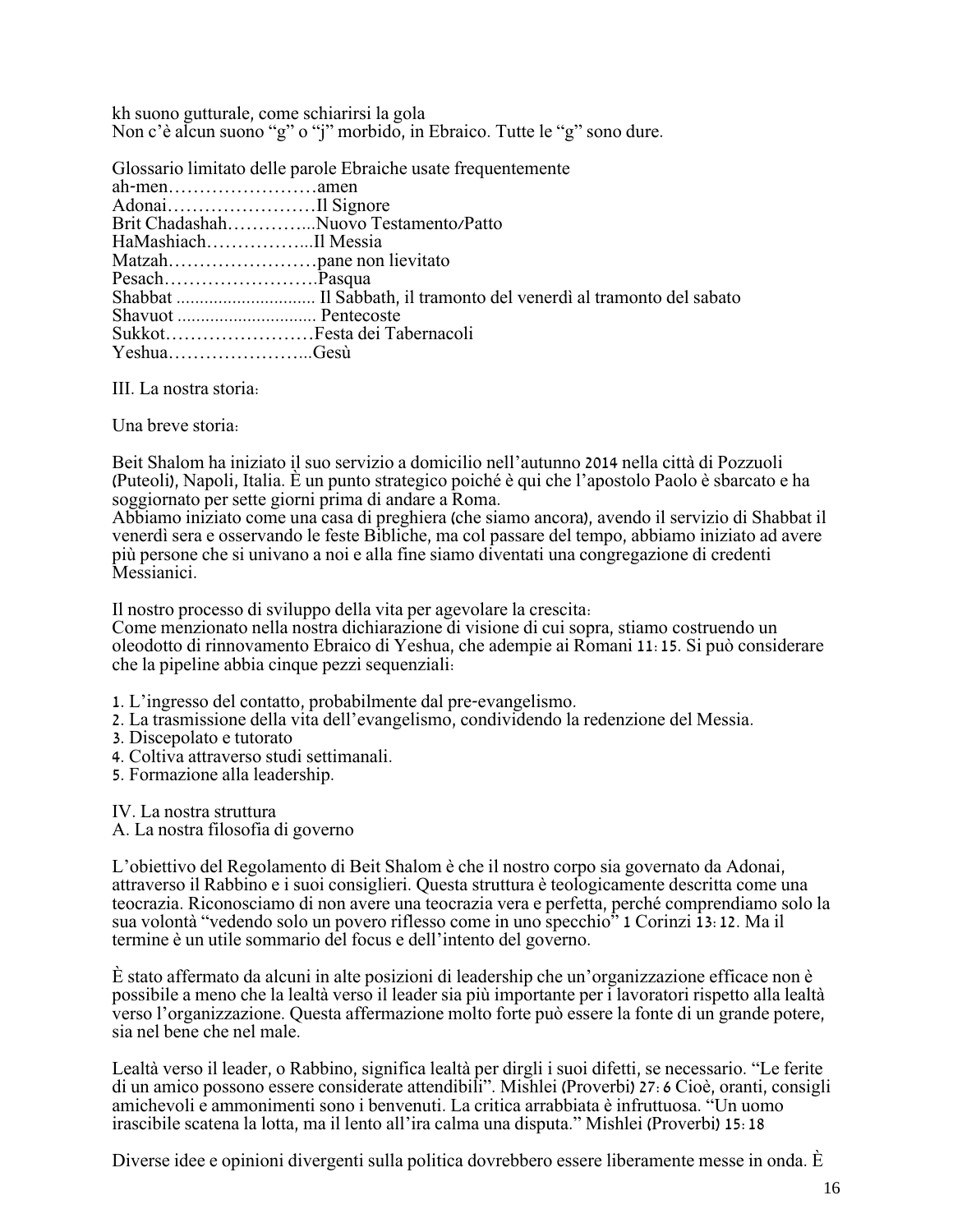importante dialogare le differenze, piuttosto che lasciare semi di amarezza a falsificare e alla fine esplodere.

K'hee-lah M'shee-kheet Beit Shalom Beit Shalom Congregazione Messianica

Il più importante nel funzionamento di questa Corporazione e dei suoi statuti è la Parola di Hashem come insegnata negli Scritti Tanakh e Messianico (Vecchio e Nuovo Testamento). Questa congregazione sarà governata, nella misura in cui gli umani possono formulare con successo una tale istituzione, come teocrazia, avendo Hashem alla testa con il Rabbino come Pastore e le sue commissioni nominate come assistenti.

La struttura governativa congregazionale sarà composta da:

● Consiglio di amministrazione

Il personale ministeriale del Rabbino sarà composto da:

- Board of Elders
- Board of Deacons

# IDONEITÀ DELL'SCRIZIONE –

Gli individui devono essere idonei all'adesione che:

● dare evidenza della loro nuova nascita e fede spirituali in Adoneinu Yeshua Ha-Mashiach, il nostro Signore Yeshua il Messia, come definito dalla Dichiarazione di fede congregazionale.

- che si impegnano a sostenere questa congregazione con la loro presenza e la loro decima
- accetta di essere soggetto al proprio statuto come qui esposto.

I membri saranno ricevuti firmando l'impegno, dopo un colloquio con il Rabbino o qualcuno da lui delegato, e prendendo lezioni di discepolato che saranno determinate dal Rabbino o da qualcuno da lui delegato.

# DISCIPLINA DI APPARTENENZA -

● I membri fuori dall'unità con il corpo o non sottomessi al Rabbino e / o allo staff (Proverbi) 6:16-19 saranno avvicinati secondo Mattityahu (Matteo) 18:15-18 con la decisione finale del Rabbino in consiglio con il Tavola.

● L'iscrizione è soggetta a revisione annuale da parte del Rabbino e del Consiglio e può essere rinnovata o interrotta se il membro è inattivo.

● L'iscrizione può essere disdetta dopo un preavviso di 30 giorni se il processo di riconciliazione non ha esito positivo.

# INCONTRI

● Ci sarà una riunione annuale dei membri della congregazione durante la quale verranno letti i rapporti finanziari e di altro tipo. Il tempo e il luogo che sarà annunciato dal Rabbino.

● Incontri d'affari speciali della congregazione possono essere chiamati solo con l'approvazione del Rabbino.

#### RUOLO DEL RABBINO:

Il Rabbino viene eletto per un periodo indefinito. Il Rabbino sarà il sovrintendente spirituale della congregazione e dirigerà tutte le sue attività. Egli sarà il Presidente della Società e fungerà da presidente di tutte le riunioni di lavoro della congregazione e anche del Consiglio di Amministrazione, del Consiglio degli Anziani e del Consiglio di Amministrazione di Diaconi. Egli nominerà tutti i membri delle varie commissioni nella congregazione. Sarà un membro exofficio di tutti i comitati o dipartimenti. Egli provvederà a tutti i servizi della congregazione e organizzerà tutti gli incontri speciali, le convenzioni o i concerti. Nessuna persona sarà invitata a parlare o predicare nel corpo della congregazione senza la sua approvazione.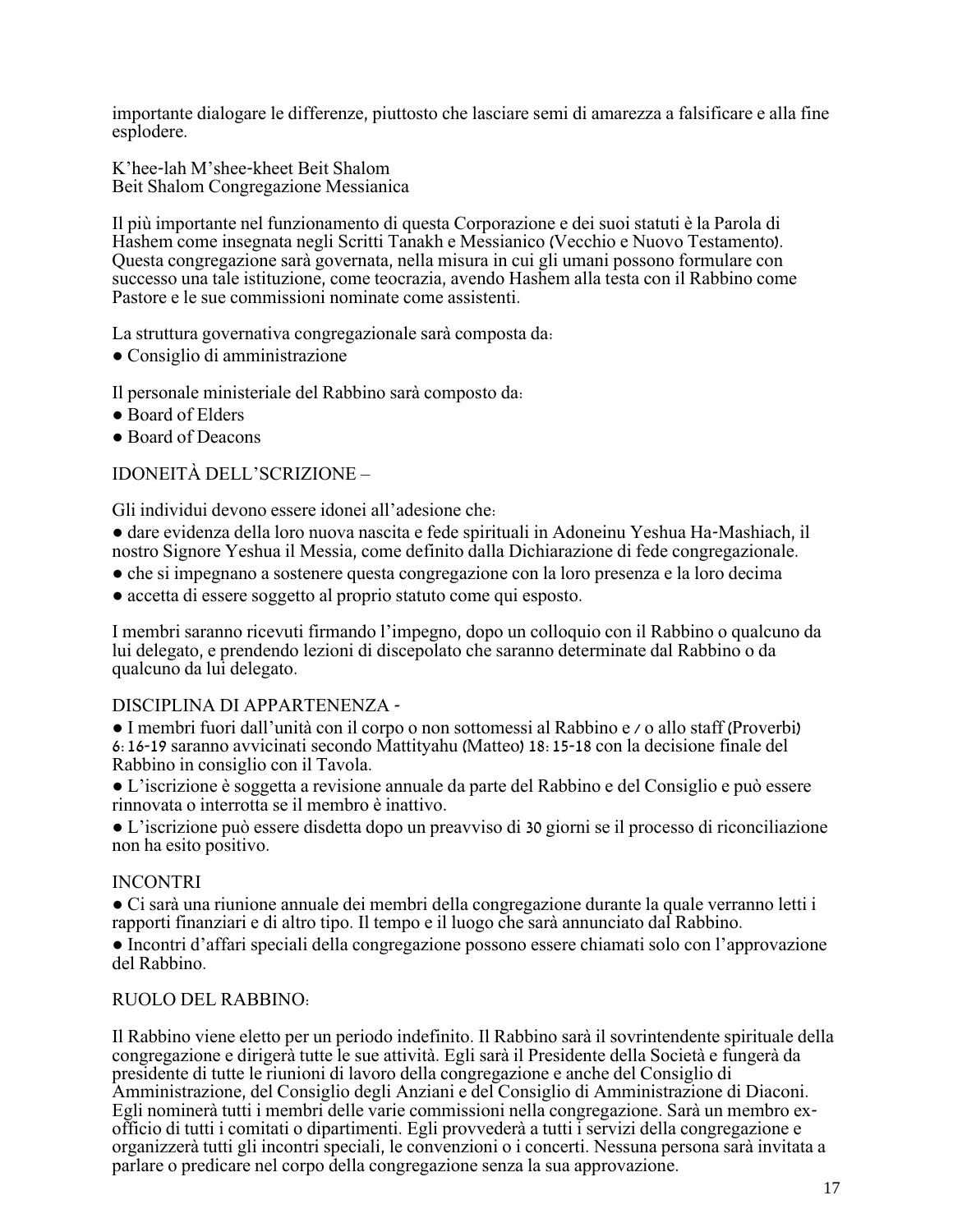B. La Nostra Affiliazione:

Beit Shalom ha fatto parte dell'Alleanza Internazionale delle Congregazioni e Sinagoghe Messianiche [IAMCS] dal 1998. Lo IAMCS è l'associazione congregazionale dell'Alleanza Ebraica Messianica dell'America [MJAA], che è una comunione di individui e non congregazioni. Cos'è il MJAA? [Trascritto dal sito MJAA MJAA.org]

La Messianic Jewish Alliance of America (MJAA), fondata nel 1915, è la più grande associazione di ebrei messianici nel mondo. Il suo scopo è triplice:

1. Testimoniare il numero ampio e crescente di Ebrei che credono che Yeshua (Gesù) sia il promesso Messia e Salvatore del mondo;

2. Riunire Ebrei e non Ebrei che condividono una visione per la rinascita Ebraica; e

3. Soprattutto, per presentare i nostri fratelli e sorelle Ebrei al Messia Ebraico Yeshua. Perché è necessario? Per molti secoli gli Ebrei hanno spesso sofferto per mano di coloro che si

definiscono seguaci di Gesù. Allo stesso tempo, la "buona novella" o il vangelo di Yeshua veniva spesso presentato senza menzionare le radici di questo vangelo nel rapporto di Hashem con il suo popolo Ebraico attraverso la Scrittura, e la sua promessa di salvezza attraverso il Messia Ebraico. Questi fattori portano molti Ebrei ad assumere che seguire Yeshua significa lasciare la fede dei loro padri e diventare non Ebrei. Il MJAA ha lavorato per combattere questa falsa percezione per quasi 90 anni.

La maggior parte dei membri di MJAA frequenta congregazioni e sinagoghe Ebraiche Messianiche indipendenti. Il MJAA è anche affiliato con alleanze Ebraiche Messianiche in quindici paesi, incluso Israele.

Cos'è lo IAMCS? [Trascritto dal sito IAMCS, IAMCS.org]

Dal 1967, quando Gerusalemme è tornata nelle mani degli Ebrei, decine di migliaia di Ebrei sono venuti nel regno di Hashem. Molti di questi Ebrei Messianici non volevano assimilarsi e iniziarono immediatamente a formarsi nelle Congregazioni Messianiche per conservare la loro eredità Ebraica e per essere una luce per il loro popolo Ebraico.

Agli inizi degli anni '70 il MJAA era già profondamente coinvolto nell'assistere, incoraggiare, consigliare e persino addestrare i leader per le Congregazioni Messianiche.

Man mano che si formavano sempre più congregazioni, molti all'interno del MJAA avevano il desiderio di formare una comunione di Congregazioni o Sinagoghe Messianiche sotto gli auspici del MJAA. Lo scopo di tale organizzazione sarebbe quello di rafforzarsi a vicenda, unirsi nel Signore e lavorare insieme in questo revival Ebraico degli Ultimi Tempi.

Sono stati fatti passi intermedi con la formazione della Compagnia Pastore Messianica con il duplice scopo di (1) sponsorizzare la Conferenza Nazionale dei Pastori Messianici (tenuta annualmente a Filadelfia) e (2) fornire seminari di formazione alle conferenze annuali del Messia. Entrambi questi eventi hanno un enorme impatto sul movimento congregazionale.

Il Signore ha parlato al cuore di quelli all'interno dell'Alleanza che ORA è il momento di andare avanti con questa comunione di Congregazioni Messianiche. Di conseguenza, nella primavera del 1986, è stata costituita l'Alleanza internazionale delle Congregazioni e Sinagoghe Messianiche (IAMCS).

# Visione IAMCS:

La visione spirituale dello IAMCS è vedere l'effusione dello Spirito di Hashem sul nostro popolo Ebraico attraverso le congregazioni messianiche. Lo IAMCS non è progettato per essere una struttura confessionale, ma piuttosto come strumento per promuovere la rinascita Messianica e per provvedere ai bisogni dei suoi membri, qualunque sia la loro affiliazione.

# Lo Scopo di IAMCS

Lavorare insieme alle Congregazioni Messianiche e ai Pastori Messianici per incoraggiare il grande RINNOVAMENTO EBREO ENDTIME di Hashem. • Promuovere l'UNITÀ tra Congregazioni Messianiche e Rabbini Messianici.